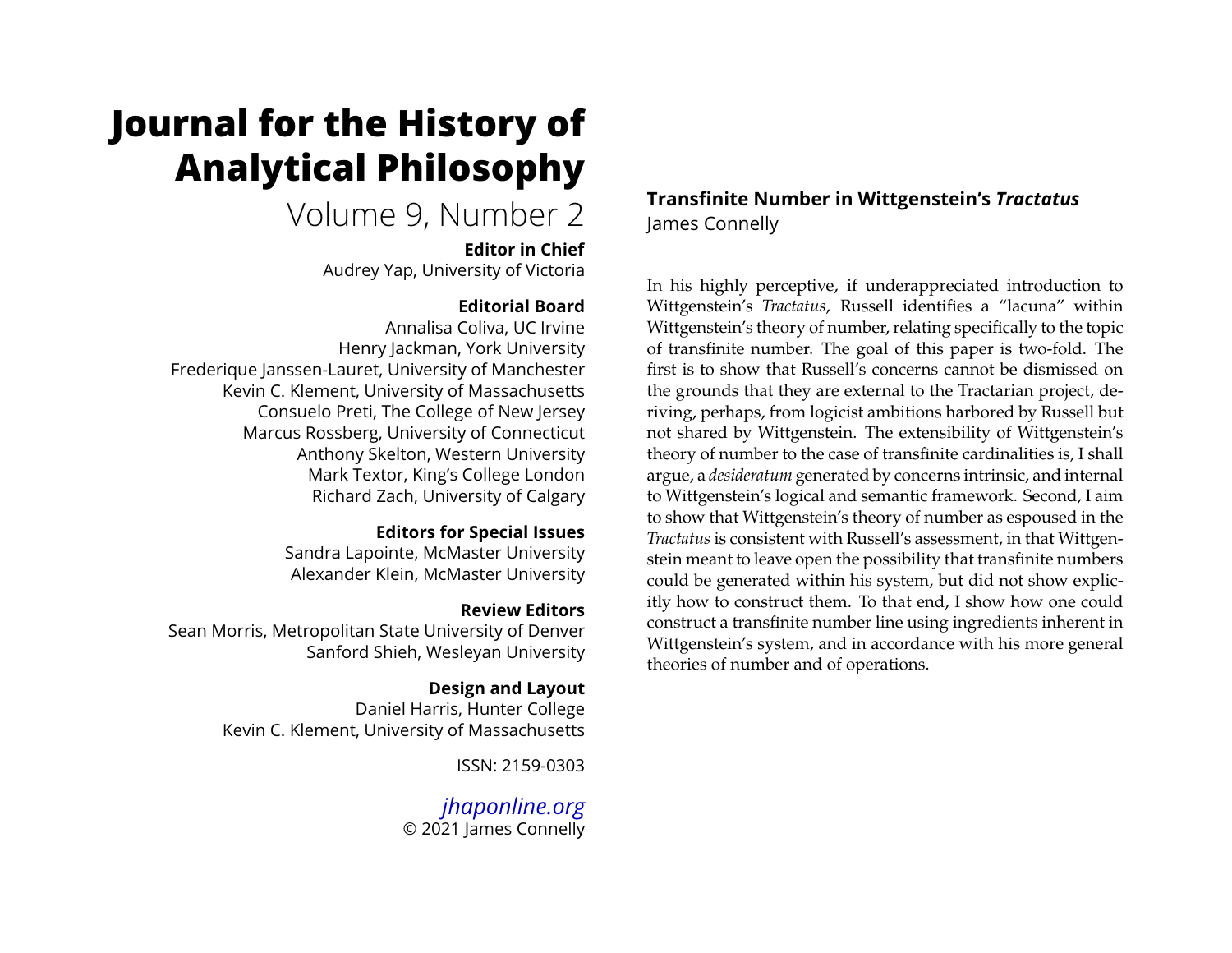## **Transfinite Number in Wittgenstein's** *Tractatus*

James Connelly

#### <span id="page-1-1"></span>**1. Introduction**

In his highly perceptive, if underappreciated introduction to Wittgenstein's *Tractatus Logico-Philosophicus* [\(TLP\)](#page-28-0), Russell identifies a "lacuna" [\(TLP](#page-28-0) xxiii) within Wittgenstein's theory of number, relating specifically to the topic of transfinite number. According to Russell, Wittgenstein's theory "is only capable of dealing with finite numbers", and "(n)o logic can be considered adequate until it has been shown to be capable of dealing with transfinite numbers" [\(TLP](#page-28-0) xxiii). While Russell thus identifies transfinite number as an issue upon which Wittgenstein's theory "stands in need of greater technical development" [\(TLP](#page-28-0) xxiii), he is also careful to note that, there is nothing "in Mr. Wittgenstein's system to make it impossible for him to fill this lacuna" [\(TLP](#page-28-0) xxiii).

This paper has two principal, and interrelated goals. The first is to show that these concerns of Russell's cannot be dismissed on the grounds that they are external to the Tractarian project, deriving, perhaps, from logicist ambitions harbored by Russell but not shared by Wittgenstein. By contrast, the extensibility of Wittgenstein's theory of number to the case of transfinite number is, I shall argue, a *desideratum* generated by concerns internal to Wittgenstein's logical and semantic theory. Second, I aim to show that Wittgenstein's theory of number as espoused in the *Tractatus*is consistent with Russell's assessment, in the sense that Wittgenstein meant to leave open the possibility that transfinite numbers could be generated within his system, $1$  by making recourse to his theory of operations, and to the general form of an operation [\(TLP](#page-28-0) 6.01). Though he did not show explicitly how this was to be done, he specified two distinct operations, denoted by  $\Sigma$  and  $\overline{\xi}$  respectively, the structure of each of which is such that it would be plausible to deploy them in such a construction. The way the  $\Sigma$  operation in particular is introduced at [TLP](#page-28-0) 4.27 and 4.42, strongly suggests that Wittgenstein intended it to have further applications beyond those in association with which it is immediately deployed in that context.

To these ends, I will show how requirements internal to the *Tractatus* require that the number of elementary propositions constitutes an infinite totality, while also therefore requiring that the number of truth-possibilities, and truth-functions of those elementary propositions, must constitute higher, transfinite totalities. The number of elementary propositions must be an infinite total, and the relationship between elementary propositions on the one hand, and their truth-possibilities as well as truth-

<span id="page-1-0"></span><sup>&</sup>lt;sup>1</sup>At a first blush, the idea that Wittgenstein meant it to be possible to extend his theory of number to the domain of transfinite number might seem incompatible with the voluminous evidence compiled and summarized by [Rodych](#page-27-0) [\(2000\)](#page-27-0) to the effect that Wittgenstein was strongly critical of transfinite set theory (or TST). Yet, Rodych's own thesis is that Wittgenstein was strongly critical of TST "(f)rom his return to philosophy in 1929 through at least 1949". [\(2000,](#page-27-0) 281) The *Tractatus* does not lie within this period of Wittgenstein's philosophical development and thus the evidence contained in Rodych's paper is inconclusive with respect to the issue of whether Wittgenstein was strongly critical of TST when he wrote [TLP.](#page-28-0) The general picture which will emerge over the course of this paper is that in the *Tractatus*, Wittgenstein is critical of some aspects of TST but not others. In particular, though he appears to reject set theory as "superfluous in mathematics" [\(TLP](#page-28-0) 6.031), and to dispute the special status of axioms, or "primitive propositions", relative to that of other logical propositions [\(TLP](#page-28-0) 6.1271), this does not amount to a wholesale rejection of Cantor's theory of transfinite number. Instead, Wittgenstein hopes to lay the groundwork for a theory of both finite and transfinite number, consistent in many respects with Cantor's, by deploying a theory of iterative operations *in lieu* of an axiomatic theory of classes.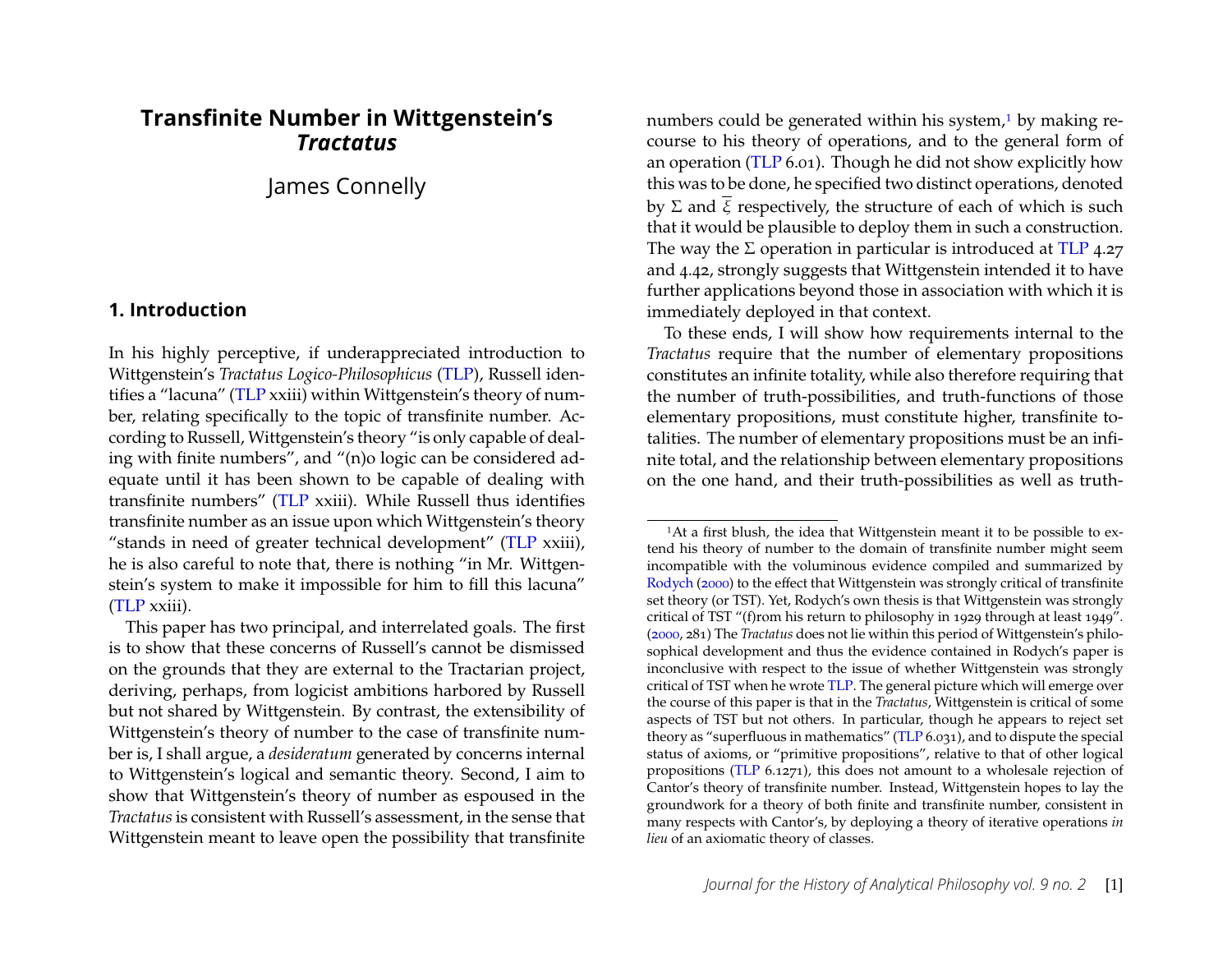functions on the other, must be one-to-many. Explicating and supporting these points will first involve delving into the mechanics of Wittgenstein's N-operator notation in Section [2.](#page-3-0) In Section [3,](#page-9-0) it will then involve reflecting on the size of the domain of quantification, and defending the idea that the number of Tractarian objects must be infinite (though this may only be *shown* but not literally *said* in a logically adequate notation). Building on this, Section [4](#page-14-0) will probe the mechanics of Wittgenstein's truth-tabular notation, and show how it implicates and involves transfinite cardinalities. In Section [5](#page-20-0) I will then show how, using ingredients already present within Wittgenstein's logical system, one could extend his theory of number from natural, to transfinite numbers. In sum, this could be done by first applying an iterative  $\Omega$  operation to generate the successive progression of finite, natural numbers, and then taking the limit ordinal of these numbers,  $\omega$ , as the base of an iterative power operation  $\Sigma'(\overline{\xi})$ which, applied successively, generates the series of transfinite Beth numbers.[2](#page-2-0)

In a Tractarian notation, the general form of transfinite number yielded by such a power operation could be symbolized as follows:  $[\overline{\omega},\overline{\xi},\Sigma(\overline{\xi})]$ , where  $\overline{\omega}$  represents all digitally encoded subselections of members of the natural number series,  $\overline{\xi}$  represents any arbitrary sub-selection of bases or results of  $\sum'(\overline{\xi})$ , and  $\Sigma(\overline{\xi})$  represents an operation which calculates summations of binomial coefficients corresponding to numbers of subselections of selections of digital sequences (which in the base case, encode subselections of natural numbers). Applying this operation iteratively,  $\sum'(\overline{\xi})$  could be used to calculate the number of subselections of natural numbers  $(\Sigma(\overline{\omega}))$ , yielding  $\Box_1(= 2^{\omega})$ , then calculate the number of subselections of the original subselections, yielding  $\beth_2(= 2^{2^{\omega}})$ , and so on.

Aside from going some way to address the "lacuna" identified by Russell, an added benefit of this demonstration will be to display the deep, and philosophically illuminating internal relationships between Wittgenstein's treatments of logic, language and mathematics, all of which make essential recourse, as we shall see, to structurally analogous operations, as well as to the general form of an operation,  $\Omega'(\overline{\eta})$ , identified at [TLP](#page-28-0) 6.01. Indeed,  $\mathrm{N}'(\overline{\xi})$  and  $\sum'(\overline{\xi})$  are each straightforward substitution instances of  $\Omega'(\overline{\eta})$ .

Russell is not alone in noting the existence of gaps within Wittgenstein's theory of number. (see, e. g., [Frascolla 1997,](#page-27-1) 362, [Frascolla 2017,](#page-27-2) 307, and [Ramsey 1931,](#page-27-3) 17.) However, and as [Fras](#page-27-2)[colla](#page-27-2) [\(2017,](#page-27-2) 307) notes, it was "misdirected" of Ramsey to characterize Wittgenstein as providing a "ridiculously narrow view of mathematics" [\(1931,](#page-27-3) 17). Such gaps exist in Wittgenstein's presentation not because Wittgenstein offered "the equational fragment of arithmetic as an exhaustive exposition" [\(Frascolla](#page-27-2) [2017,](#page-27-2) 307) of the general form of number, but instead insofar as he intended that fragment to serve "as a model for the interpretation of the remaining parts of mathematics" [\(2017,](#page-27-2) 307). In other words, the "equational fragment" provided in the *Tractatus*is not supposed to constitute a robust formal exposition of a theory of number and of the foundations of mathematics, so much as it aims merely to suggest, and work out the beginnings of a novel and alternative approach to number, particularly relative to the logicism of Frege and Russell. (Something analogous is true regarding Wittgenstein's exposition of his N-operator notation.) Indeed, Wittgenstein himself is careful to note, in his preface, that the *Tractatus* should not be construed as a textbook [\(TLP](#page-28-0) 4), and that he has "fallen a long way short of what is possible" [\(TLP](#page-28-0) 4) in terms of clearly expressing his logical, mathematical, and philosophical thought. Wittgenstein subsequently invites others to "come and do it better" [\(TLP](#page-28-0) 4), that is, to clarify and flesh out the details of his system. That said, it will be important to keep

<span id="page-2-0"></span><sup>&</sup>lt;sup>2</sup>In Section  $5$ , it will be made clear why I choose to develop the Beth series instead of the Aleph series.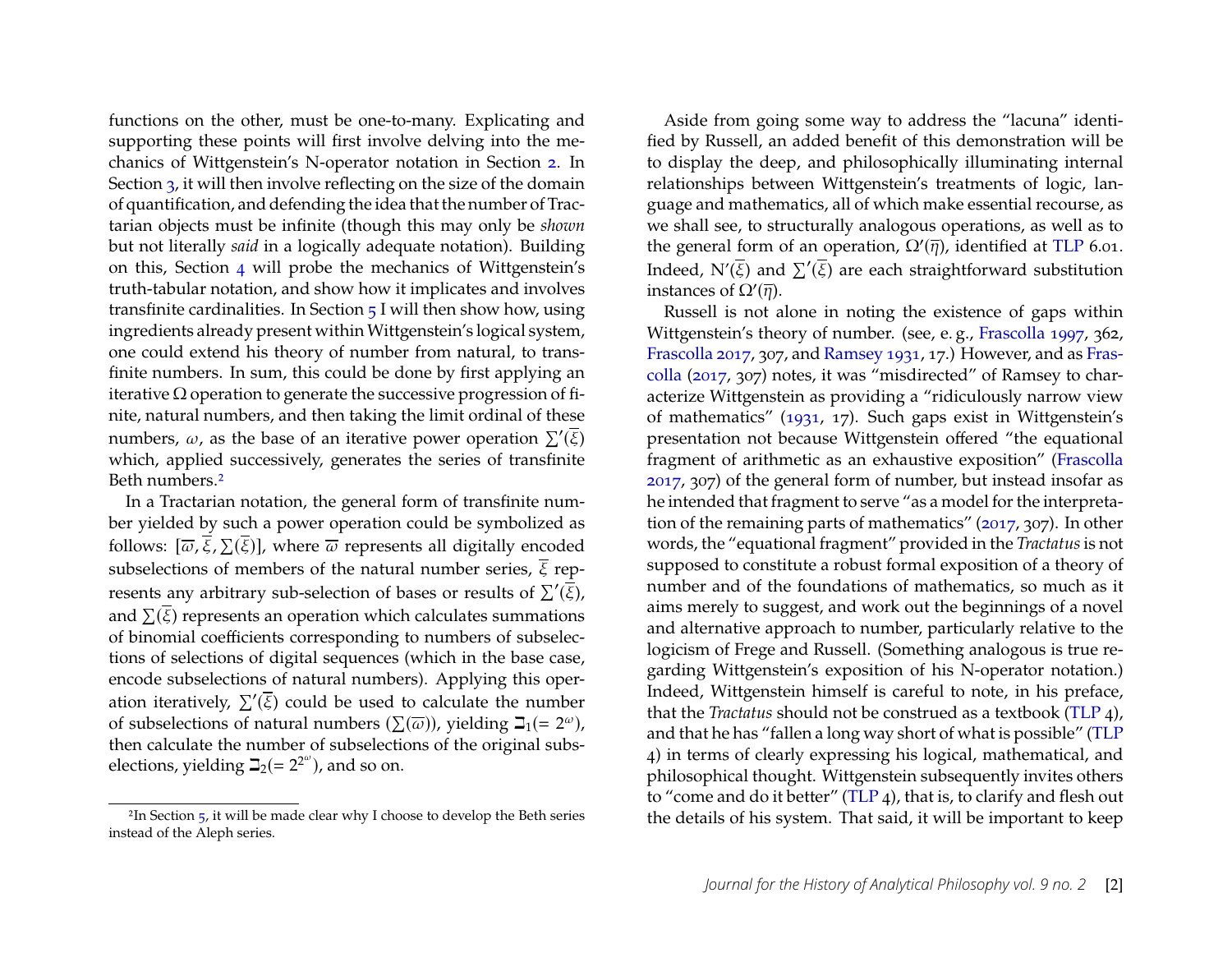in mind as we exposit Wittgenstein's system and attempt to flesh out the relevant details, that ultimately, for many interrelated reasons, the Tractarian system is irreparable and does not work. Nevertheless, it is a highly influential and illuminating system which we can learn from by carefully examining both its insights and deficiencies alike.

#### <span id="page-3-0"></span>**2. Operator N and the General Form of a Truth-Function**

It is tempting to dismiss Russell's admonition of Wittgenstein, that he fails to sufficiently develop a theory of transfinite number, on the grounds that it emerges from and reflects logicist concerns external to the Tractarian project. Perhaps, it might be argued, Wittgenstein should simply be read as a finitist (see, e. g., [Li](#page-27-4) [2018\)](#page-27-4), who would have no truck with transfinite numbers. If this were in fact the case, then Russell's assessment of Wittgenstein's system as being compatible with the introduction of transfinite numbers would be both odd and incorrect. In Section [4](#page-14-0) of this paper, however, it will be shown that contrary to this temptation, transfinite cardinalities are implicit within features internal to Wittgenstein's early philosophy of logic and language, consistent with Russell's assessment. In order to understand how and why, it will be helpful to first explicate some of these features. In this section, more specifically, we will take a closer look at Wittgenstein's N-operator notation and reflect on how Wittgenstein likely intended to deploy it to recover quantification over infinite domains. Doing so will provide crucial background context, for subsequent discussion of the scholarly controversy over the size of the Tractarian domain, and of the reasons to think that Wittgenstein's logical system involves implied transfinite cardinalities. It will also serve to highlight crucial, structural similarities between Wittgenstein's construction of truth-functions, and the construction of transfinite cardinalities which can be undertaken by deploying elements of his theory of operations and truth-functions.

At the heart of Wittgenstein's early philosophy of logic and language is what he calls the "general form of a proposition" [\(TLP](#page-28-0) 6). Within his symbol for the general form of a proposition ( $[\bar{p}, \bar{\xi}]$  $N(\overline{\xi})$ ]), which he also calls "the general form of a truth-function" [\(TLP](#page-28-0) 6), Wittgenstein specifies a procedure whereby all possible truth-functions may be built up *via* successive applications of a single, truth-functional operator, specifically N, to selections of elementary propositions. Hence, according to Wittgenstein's symbol for the general form of a truth-function, we start with all selections of elementary propositions  $(\bar{p})$  as our base, and from there, generate truth-functions by applying N successively, first to any such selection of those elementary propositions  $(\overline{\xi})$ , and then to the N-expressed truth-functions of those elementary propositions which result. (To say that a truth-function is "N-expressed" means that it is symbolized using successive iterations of N alone, exclusive of other, equivalent combinations of truth-functional operators such as "∼" (i. e., negation) or "&" (i. e., conjunction)). Notably, N functions similarly to joint negation (e. g.,  $\sim$  p &  $\sim$  q) except that it may be applied to more than two propositions at a time. Indeed, N is defined such that it may take an indefinite number of arguments, from 1 to an infinite number of arguments. The bar on top of " $p$ " or " $\xi$ " represents an operation which generates selections of whatever arguments it applies to.[3](#page-3-1) For instance, within Wittgenstein's symbol for

<span id="page-3-1"></span><sup>&</sup>lt;sup>3</sup>Russell has engendered some confusion about the bar notation by describing the symbol  $\bar{p}$  in his introduction as standing "for all atomic propositions" [\(TLP,](#page-28-0) xvii). Yet when Wittgenstein himself describes the bar notation in [TLP](#page-28-0) 5.501 he is careful to note that it indicates not all elementary propositions but rather selections thereof (though 'all' is clearly one such selection among others). Specifically, he says it indicates all "values" which are "terms of the bracketed expression", e.g., "( $\overline{\xi}$ ) = (P, Q, R)". [\(TLP](#page-28-0) 5.501) Wittgenstein calls these "values" because they are the results of a selection operation performed on whatever base they are applied to. The bar indicates this selection operation, and when it appears over  $\xi$  it indicates an arbitrary selection from among those indicated by  $\bar{p}$ , which serves as the base for the N-operation characteristic of the general form of a truth-function. Wittgenstein alludes to Russell's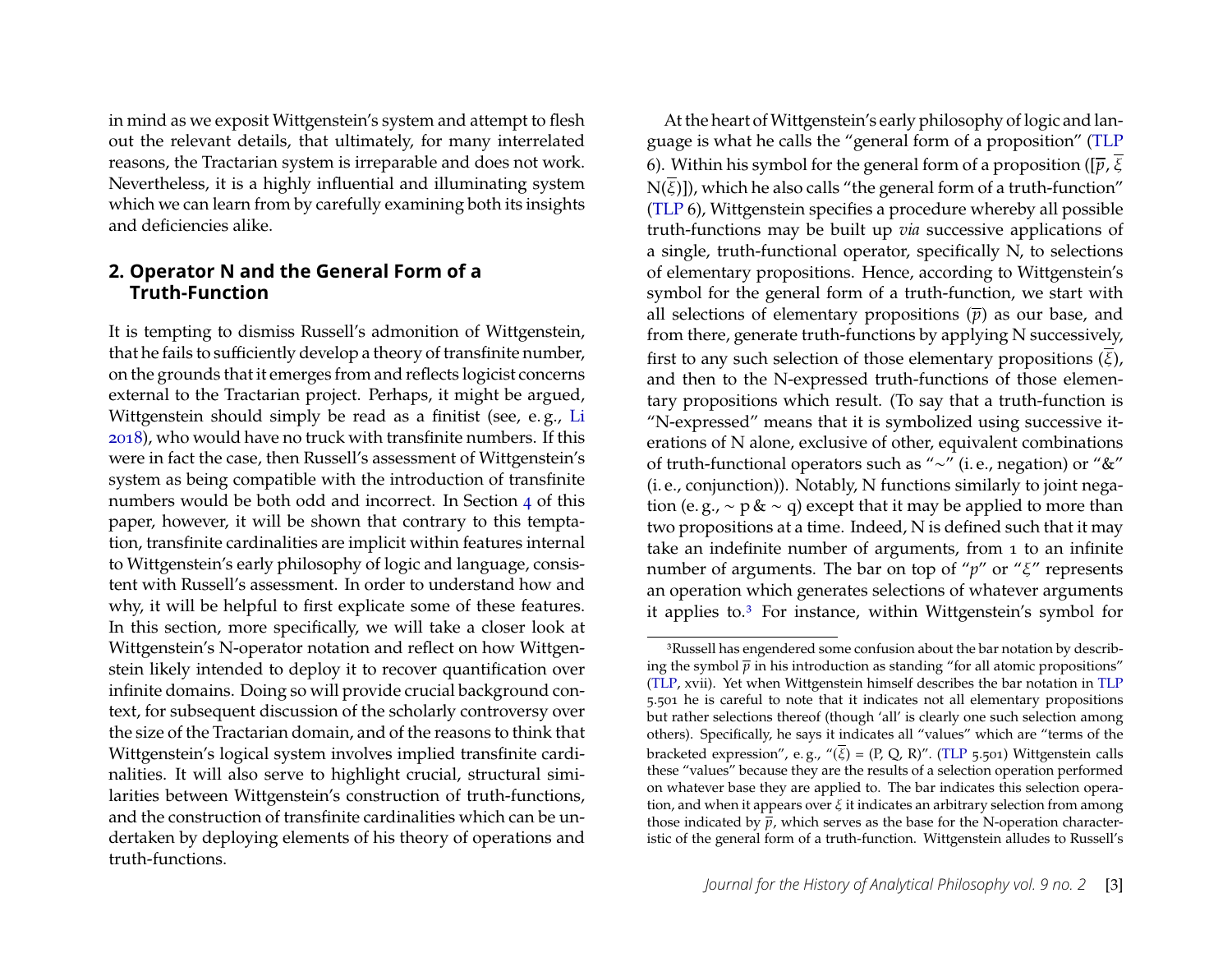the general form of a proposition, "*p*" serves as a sentence-letter metavariable which ranges over all elementary propositions, and the bar on top of the "*p*" generates all subselections of those arguments (i.e., elementary propositions).  $\overline{\xi}$  represents any arbitrary one of those selections, for instance (p, q, r). [\(TLP](#page-28-0) 5.101) Subsequently, the  $\overline{\xi}$  operation can be deployed again in succession, to select the results of N-operations, namely N-expressions, for presentation to N. The first term within Wittgenstein's symbol for the general form of a truth-function,  $\overline{p}$ , thus tells us what the  $\overline{\xi}$ operation is being applied to. In other words, it tells us what the base of the selection operation specified therein is. In the case of the general form of a proposition it is elementary propositions, but it need not always be. As we will see in more detail in Section  $\frac{1}{2}$ , at [TLP](#page-28-0) 6.01 Wittgenstein deploys  $\overline{\eta}$  as a metavariable within his symbol for the general form of an operation  $\Omega'(\overline{\eta})$ , to stand for any arbitrary base of the selection operation represented by  $\overline{\xi}$ .

In order to express negation using Wittgenstein's  $N'(\overline{\xi})$  operation, for instance, we would apply N to a single elementary proposition, like so:  $N(p)$ . In order to express the conjunction of p and q, we would apply N, successively, first to each of p and q, and then place each of these resulting N-expressions under an additional iteration of N as follows:  $N(N(p), N(q))$ . The disjunction of p and q, we would express by applying N first to (p, q), and then, successively, applying another iteration of  $N$  to the resulting N-expression, like so:  $N(N(p, q))$ . Given that conditional statements are true whenever either their consequents are true, or their antecedents are false,  $p \rightarrow q$  is equivalent to ~  $p \vee q$ , and that in turn can be expressed *via* successive applications of Wittgenstein's N-operator, as follows:  $N(N(N(p), q))$ .

Furthermore, by allowing N to take an infinite selection of arguments, and by allowing those arguments to be each of the infi-

nite number of substitution instances of a propositional function such as fx, for example, we may then use N to express something equivalent to Russellian quantification. As Wittgenstein explains in [TLP](#page-28-0) 5.52, for instance, "if  $\xi$  has as its values all the values of a function fx for all values of x, then  $N(\overline{\xi}) = \sim (\exists x) . f x''$ . In other words, if we substitute each of an infinite number of individual constants for x in fx, and then place each of the infinite number of elementary propositions which result within the brackets under the scope of the N operator, like so: N(fa, fb, fc, fd, ..., f $\omega$ ), then we will thereby express something that is equivalent to the negation of  $(\exists x)$ .fx. To express the equivalent of  $(\exists x)$ .fx, then, we need simply to apply an additional "N" to the front of this N expression in succession, as follows: N(N(fa, fb, fc, fd, ..., f $\omega$ )).

Like  $(\exists x)$ .fx, {N(N(fa, fb, fc, fd, ..., f $\omega$ ))} is equivalent to a truth-functional expansion, a disjunction which takes each of an infinite number of substitution instances of the propositional function fx, as disjuncts. The equivalent truth-functional expansion can thus be given in the form of a disjunction as follows: fa ∨ fb ∨ fc ∨ fd ∨ ... ∨ f $\omega$ . Earlier, we saw how to express the conjunction of p and q using the N-operator, and from this it is easy to see how the N-operator may be used to recover universal quantification. For instance, we may express  $(\forall x)$ .fx by using N to recover something equivalent to the conjunction of each of the substitution instances of fx, like so:  $N(N(fa), N(fb), N(fc))$ ,  $N(fd), \ldots, N(f\omega)$ ). This N-expression is then equivalent to the following, conjunctive, truth-functional expansion: fa & fb & fc &  $f$ d &  $\ldots$  &  $f$  $\omega$ .

In explicating how to deploy the N operator in order to construct several common truth-functions, for illustrative purposes we have followed Wittgenstein [\(TLP](#page-28-0) 5.52, 5.501) in focusing on how N may be used to recover quantification into monadic propositional functions. In [TLP](#page-28-0) 5.501, Wittgenstein briefly indicates one way in which we might expand this same basic method to capture quantification over propositional functions of higher arity. Specifically, the third of the three kinds of description he

misunderstanding in an August 1919 letter where he writes to Russell that "I suppose you don't understand the notation of  $\langle \overline{\xi}' \rangle$ . It does not mean 'for all values of  $\xi$ ..."' [\(Wittgenstein 1995,](#page-28-1) 126)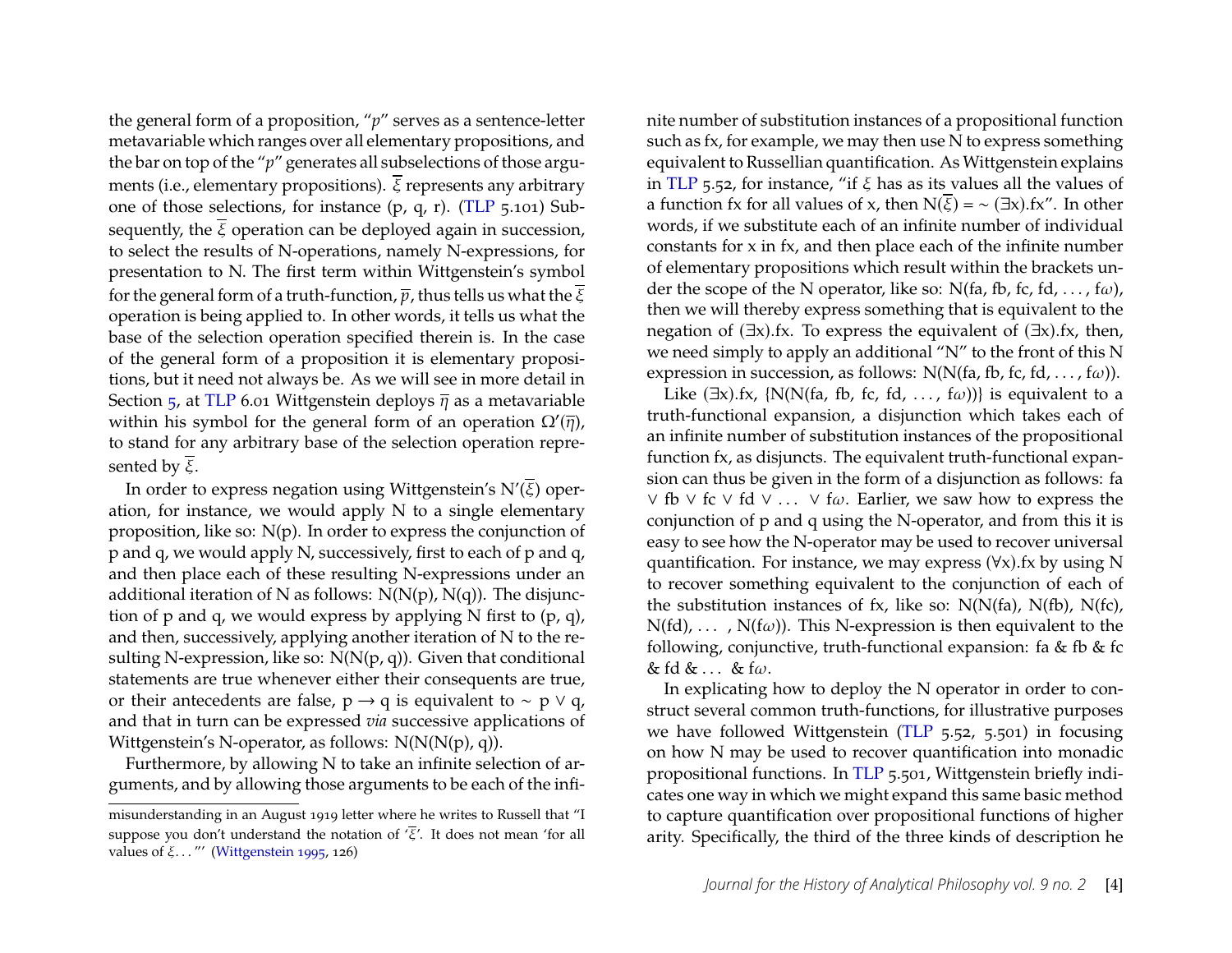identifies, by which we may select arguments for presentation to the N operator (i. e., stipulate terms to occur within the brackets under the scope of an iteration of N) involves "giving a formal law that governs the construction of the propositions" [\(TLP](#page-28-0) 5.501). In that case, what will occur in the brackets under the scope of one or more iterations of N will be "all the terms of a series of forms" [\(TLP](#page-28-0) 5.501). Here Wittgenstein seems to have in mind the sorts of formal series described in [TLP](#page-28-0) 4.1252, which involves several distinct objects (a, b, etc.,) being ordered in a series by iterations of a dyadic relation R. In this case, the propositional function "*xRy*" serves as a sort of prototype, or recipe which can be used to gather together substitution instances of a dyadic, as opposed to monadic propositional function, for presentation to the N-operator. With regards to each of the second and third kinds of description identified at [TLP](#page-28-0) 5.501, there would seem to be no barrier to using the same basic procedures, or others like them, to gather together substitution instances of triadic, quadratic, or other propositional functions of even higher arity, in order to use N to recover quantification over such propositional functions, *via* the method of truth-functional expansion exposited above.

In developing our exposition, however, we have also made two additional, and crucial presumptions. The first is that existential and universal quantifications are equivalent to infinite, truth-functional expansions, i. e., disjunctions and conjunctions, respectively. The second is that that the totality of substitution instances of any monadic propositional function is infinite. Defending the idea that Wittgenstein adhered to this second presumption will be the focus of Section [3.](#page-9-0) In the remainder of Section [2,](#page-3-0) we will look at the first presumption. It will be recalled that our goal here is not to defend the Tractarian logical system. Instead it is to give a general indication of the lines along which Wittgenstein thought it would be possible to construct a transfinite number line, given other things we know about his system.

One thing we can be fairly confident about with regards to his system is that he did indeed think that existential and universal quantifications were equivalent to infinite, truth-functional expansions, and that these could be expressed with his N-operator notation. Hence in a lecture on 25 Nov 1932, G. E. Moore records Wittgenstein as identifying "a most important mistake in the *Tractatus*" [\(Stern, Rogers and Citron 2016,](#page-28-2) 216) which is "muddling up a sum with the limit of a sum"  $(2016, 217)$ . In this context, he claims that "if all general propositions were identical with logical products or logical sums. . . then any general proposition could be written" [\(2016,](#page-28-2) 217) using N. The notes don't contain the letter "N", but it is clear that his N operator is what he means by the expression " $(\widehat{\xi})$ [-------T]", which he says represents the "negation of all propositions that are values of 𝜉" [\(2016,](#page-28-2) 217). Continuing on, he says that in the *Tractatus*, he mistakenly supposed "that  $(\exists x)$ fx = fa  $\vee$  fb  $\vee$  fc & so on was of laziness, when it wasn't". Moreover, he claims that if the "& so on" were "of laziness" then "it could be replaced by an enumeration" [\(2016,](#page-28-2) 217).

The picture Wittgenstein is sketching of the nature of the relationship between N and quantification here, is as follows: N could be used to express infinite, truth-functional expansions corresponding to existential and universal quantification, by operating on enumerable lists of elementary propositions. (If the expansions in question were not infinite, then it could not have been a "mistake" to think that their terms could be enumerated.) The thought here seems to be that, the propositional function fx describes a selection of propositions, specifically, substitution instances of that propositional function, which may then be listed under one or more iterations of N, as outlined above, in order to recover expressions involving quantification. In the simplest instance, described at [TLP](#page-28-0) 5.52, listing them under one iteration of N recovers the negation of an existential quantification, for example. Immediately following this remark, Wittgenstein goes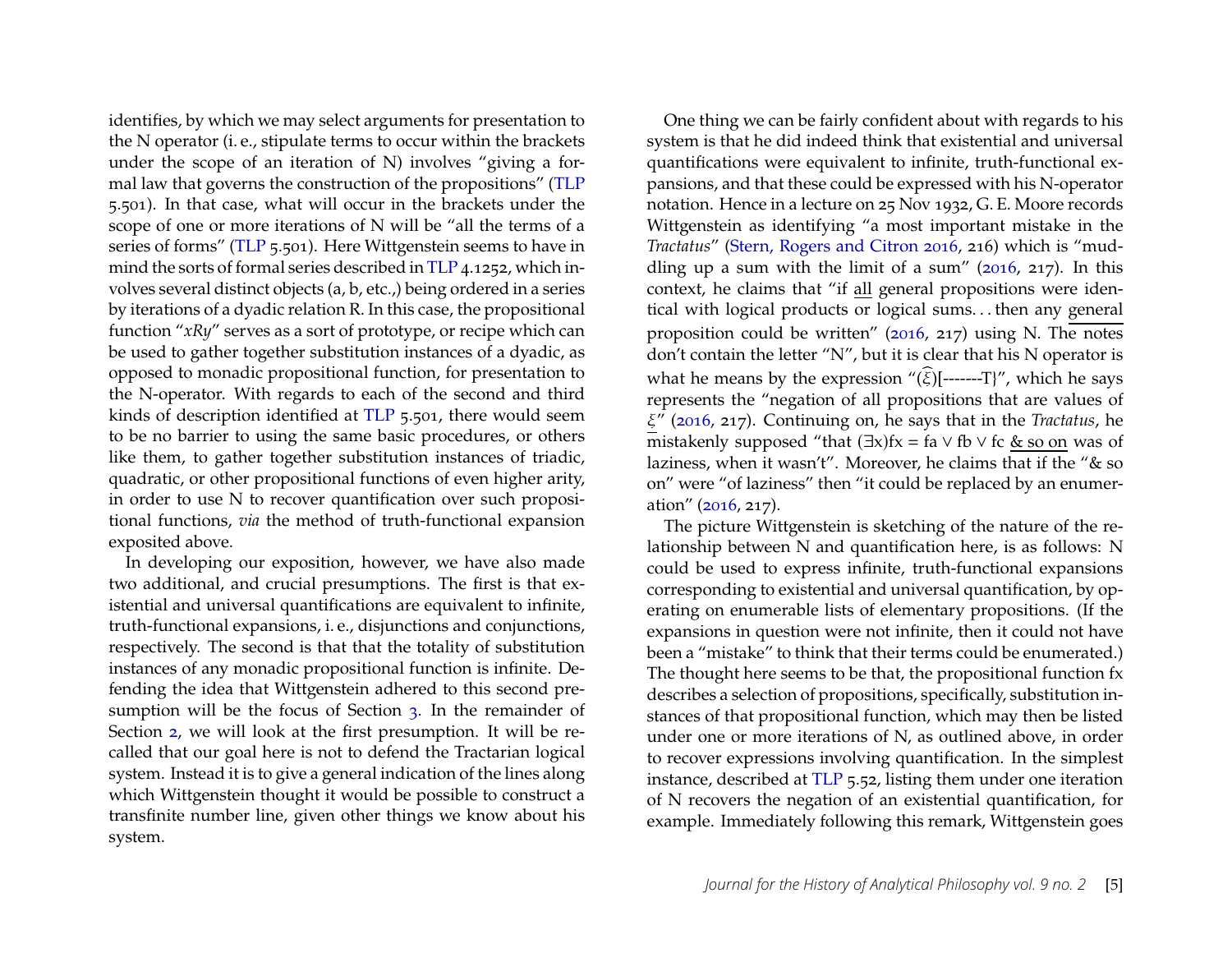on in [TLP](#page-28-0) 5.521 to explicate the way in which logical products and sums provide a bridge between quantification, and the Nnotation. There he says that quantification is "embedded" in the notions of logical product and sum, but that there are certain complications, or difficulties, with introducing generality in association with them. In order to obviate these difficulties, we have to treat quantified expressions as indicating logical prototypes (e.g., "fx" in  $(\exists x)$ .fx), in which variables and constants are clearly disambiguated, since constants are prominently displayed therein as those symbols which are not bound by quantifiers [\(TLP](#page-28-0) 5.522). Using these prototypes, we can then gather together lists of substitution instances for presentation to the Noperator, and thereby use N to express something equivalent to existential and universal quantifications. The complications identified by Wittgenstein, here, may be of precisely the sort identified by [Fogelin](#page-27-5) [\(1982,](#page-27-5) [1987\)](#page-27-6) and [Soames](#page-28-3) [\(1983\)](#page-28-3), that emerge when N is applied to expressions containing certain sorts of combinations, or iterations, of quantifiers. Such difficulties would then explain why Wittgenstein insists that we must "dissociate" generality from truth-functions, meaning that N does not apply to anything with quantifiers in it. Instead it will apply to lists of elementary propositions which we use logical prototypes contained in quantified expressions to generate.

While it would obviously be impracticable to write these whole lists down, it must nevertheless be possible, according to Wittgenstein, in principle. At the very least, it would have to be the case that these lists could be treated as if they were enumerable. On this view, the second and third, "recipe" or "prototype" methods of stipulating arguments for presentation to N identified at [TLP](#page-28-0) 5.501, could thus, in principle if not in practice, be replaced by the first, i. e., direct enumeration. Hence, referring back to the *Tractatus*, Wittgenstein explains in the *Big Typescript* that

My understanding of the general proposition was that (∃x).fx is a logical sum, and that although its terms weren't enumerated there, they could be enumerated (from the dictionary and the grammar of language) [\(Wittgenstein 2005,](#page-28-4) 249).

Importantly, Wittgenstein never thought of the N-operator notation as something which it would be practically convenient to use. Its significance within the Tractarian system is philosophical, not practical (see [Connelly 2017\)](#page-26-0). It shows that, provided we can treat it as if operating on enumerable lists of elementary propositions, there is a single, truth-functional operator, N, which can in principle be used to recover the expressive capacity of any other possible notation. N thus yields the general form of a truth-function, and that, in turn, is the general form of a proposition [\(TLP](#page-28-0) 6).

Later, however, Wittgenstein came to realize that the idea of a general propositional form is a mistake, the nature of which we can see by, *inter alia*, looking more closely at the cases in which the expressive power of N breaks down. A vast literature has grown around this issue of the expressive completeness of N, where and how exactly it fails.<sup>[4](#page-6-0)</sup> In the portions of Moore's notes quoted above, Wittgenstein is telling us how. It is not that N cannot express mixed, multiply general quantifications because it cannot operate on different variables within its scope in different ways. (compare [Fogelin 1987,](#page-27-6) 79, [Soames 1983,](#page-28-3) 575–76, [Landini](#page-27-7) [2007,](#page-27-7) 136–37.) Wittgenstein means to obviate problems like this by "dissociating" [\(TLP](#page-28-0) 5.521) quantifiers from N. N thus does not operate on anything containing variables, or internal, quantificational structure [\(Connelly 2017\)](#page-26-0). Instead, though such lists may be *generated* with the help of propositional functions containing variables (in which case they serve as a sort of "recipe" for selecting, or "prototype" of, the propositions comprising the list), N ultimately instead operates upon lists of elementary propositions

<span id="page-6-0"></span><sup>4</sup>See, e. g., [Fogelin](#page-27-5) [\(1982,](#page-27-5) [1987\)](#page-27-6), [Geach](#page-27-8) [\(1981,](#page-27-8) [1982\)](#page-27-9), [Soames](#page-28-3) [\(1983\)](#page-28-3), [McGray](#page-27-10) [\(2006\)](#page-27-10), [Rogers and Wehmeier](#page-27-11) [\(2012\)](#page-27-11), and [Connelly](#page-26-0) [\(2017\)](#page-26-0).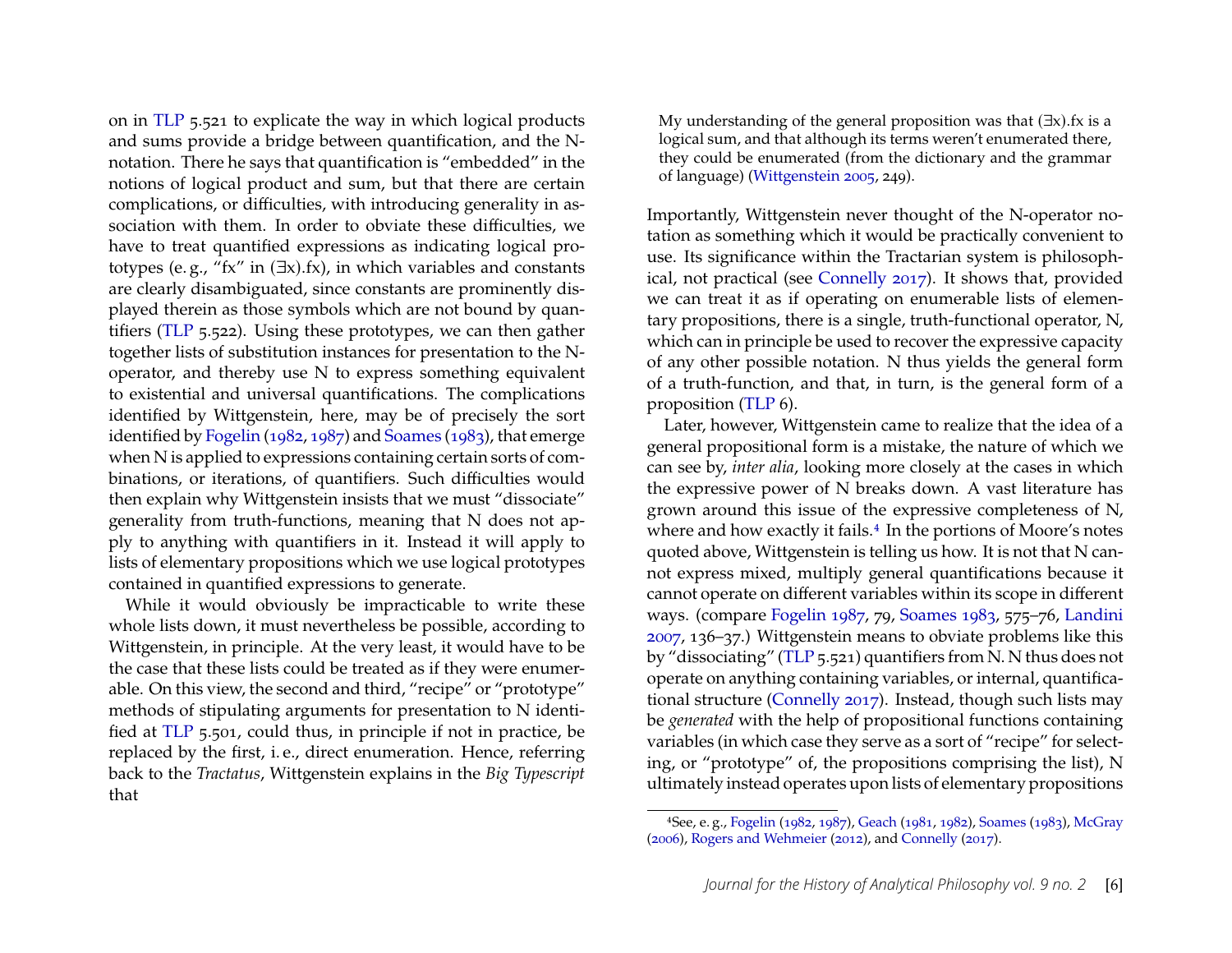[\(Connelly 2017,](#page-26-0) 4). Because elementary propositions are logically independent, they may be assigned semantically atomic sentences letters which lack any internal structure [\(Connelly 2017,](#page-26-0) 20). It is these semantically atomic sentence letters which occur in the brackets under the scope of N, just as Wittgenstein indicates in his symbol for the general form of a truth function at [TLP](#page-28-0) 6. The operation this symbol specifies, however, does ultimately break down, and it does so in the infinite case because in that case the lists upon which N must operate are not enumerable, even in principle, and therefore cannot convincingly be treated as if they are.

In the portion of Moore's notes from the 1932 lecture quoted above, Wittgenstein is telling us that in the *Tractatus*, he mistakenly presumed that the terms of an infinite, truth-functional expansion could be treated as if they were enumerable. That is why he describes his mistake as akin to "muddling up a sum with the limit of a sum". In Section [4](#page-14-0) when we examine Wittgenstein's  $\Sigma$  notation and consider its associations with the binomial theorem and Pascal's triangle, we will explore some additional possible reasons why he might have thought this. In an ordinary, arithmetical sum which has a final term, in any case, you can enumerate all of the terms of the sum. For instance, in 1 +  $1 = 2$  the final term of the sum is "1". When you are dealing with a sum which approaches a limit, by contrast, you cannot enumerate all of the terms it contains because they are infinite, and so endless, in number. So, for example, as in the case of 1+ 1, 2 is also the sum of  $1 + \frac{1}{2} + \frac{1}{4}$  $\frac{1}{4} + \ldots$  = . Both sums "terminate" in the number 2 in the sense that 2 is the "answer" or solution to both sums. But from this it does not follow that, like  $1 + 1$ , this second sum has a final term. On the contrary, in the second case 2 is the "answer" in the sense that it is the limit of a sum with an endless number of terms. In his *Tractatus*, Wittgenstein seems to have wanted to be able to treat truth-functional expansions as if they could be infinite in length while still having a "limit" in the sense of an end, or terminus. This explains why, when

[Ramsey](#page-27-3) [\(1931,](#page-27-3) 74) describes Wittgenstein's analysis of universal quantification (e. g., "For all x, x is red") in terms of conjunction, he provides as his illustration of that analysis a terminal, truthfunctional expansion (i. e., "*a* is red and *b* is red and . . . and *z* is red".) As Wittgenstein later realized, however, this notion involved a mistake analogous to conflating these two distinct sorts of arithmetical sums.

A somewhat less charitable way of characterizing Wittgenstein's mistake is that he has made the "elementary blunder" (compare [Soames 1983,](#page-28-3) 578) of muddling up infinite with finite lists. Reading the author of the *Tractatus* more charitably, however, what has happened is that he has adopted a conception of infinity according to which infinite lists can be treated as terminal, and though counterintuitive, such a conception is required in order for language to have determinate sense. If infinite, truth-functional expansions do not terminate, or cannot be treated as if they do, then you cannot express quantification over infinite domains within the scope of the general form of a truth-function. From the extensionalist perspective of the author of the *Tractatus*, what it means to be a proposition *is* to be expressible *via* iterations of the general form of a truth-function. So, from that perspective we have to bite the bullet and accept that infinite truth-functional expansions can be treated as if they are terminal. A counter-intuitive conception of infinity is, from this perspective, the cost of making sense of classical logic and of its relationship to language.[5](#page-7-0)

<span id="page-7-0"></span><sup>5</sup>Based upon an interpolated notecard from a 1946 lecture of Quine's, [Burgess](#page-26-1) [\(2008,](#page-26-1) 74–77) considers the prospects of a proposal for handling difficulties in the expression of prohibitively lengthy truth-functional expansions "by admitting "and so on" as an irreducible part of the language" [\(2008,](#page-26-1) 74). Could, as an anonymous referee has suggested, Wittgenstein similarly deploy an "and so on" operator in association with his N-operator in order to obviate the need to appeal to this counter-intuitive conception of infinity, so as to address concerns regarding the recovery of quantification over infinite domains? Conceivably. Though intriguing, such a suggestion seems anachronistic at a first blush, however, given that it appears to be a brainchild of Quine's from the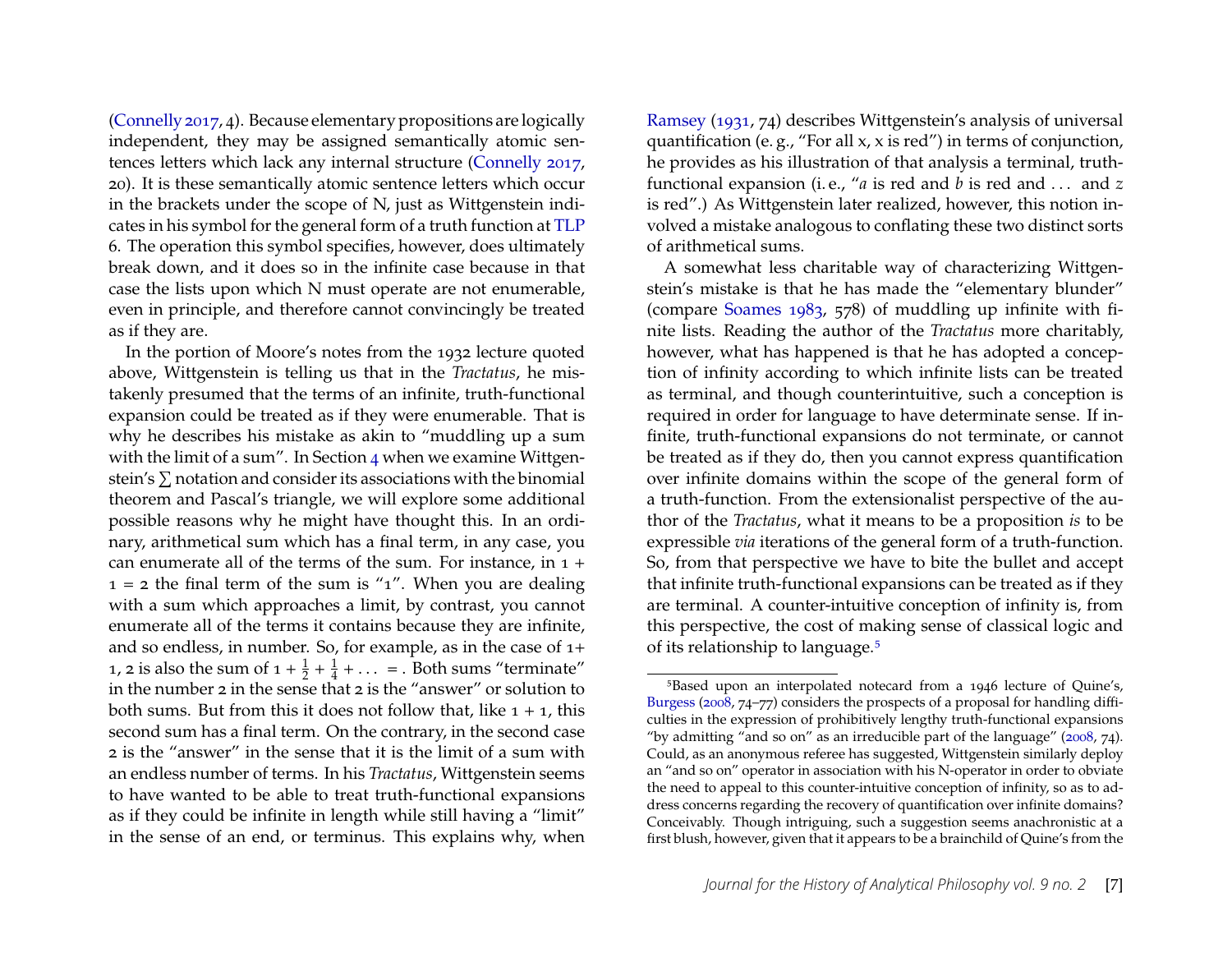In remarks to Desmond Lee sometime in 1930-31, Wittgenstein thus identifies an associated error on which his extensionalism depends. Elaborating on the Tractarian notion that "there are elementary propositions, each describing an atomic fact, into which all propositions can be analysed" [\(King and Lee 1980,](#page-27-12) 120), he claims that this is an erroneous notion which "arises from two sources" [\(1980,](#page-27-12) 120). The second has to do with colour exclusion and the problem it poses for the logical independence of elementary propositions. Further discussion of this issue would take us two far afield of our present purposes.<sup>[6](#page-8-0)</sup> The first, which is directly relevant to our present concerns, and to the issue of whether N may be used to express infinite, truth-functional expansions, is the error of "(t)reating infinity as a number" [\(1980,](#page-27-12)

120). In other words, the error involved here is thinking that you could treat  $\omega$  as if it were a huge number at the end of an infinitely long list of natural numbers. If you could, then it is easy to see how N could be used, as outlined above, to express the infinite, truth-functional expansions corresponding to existential and universal quantifications. In the illustrative case of the monadic propositional function fx, you would just list all of its substitution instances within the scope of an N expression of the appropriate structure. For instance, in order to express  $(\exists x)$ .fx, you would simply list each of the infinite number of substitution instances of fx produced by substituting a name for each of the infinite number of objects under a single iteration of N. You would then add another N on the left end, like so: N(N(fa, fb, fc, fd, ...,  $f\omega$ )). The "..." here corresponds to the interpretation of "& so on" Wittgenstein is talking about in Moore's notes, quoted above. I have used the limit ordinal " $\omega$ " as the name for the object referred to within the last substitution instance, in order to covey the idea that it is not only the last but also the infinitieth substitution instance on the list. Though Wittgenstein does not himself use this notation, it is a helpful way of capturing what he must have meant, given the textual evidence provided above.

We will see in more detail in Section [4](#page-14-0) that, from within the perspective of Wittgenstein's Tractarian logical system, adding substitution instances corresponding to other monadic predicates and logical forms to the list will not increase the size of the infinite totality it comprises. In other words, just as the even numbers, as well as the odd numbers, constitute infinite totalities which are equivalent in size to the natural numbers, the number of substitution instances of an infinite number of monadic predicates, and of an infinite number of logical forms, will each be the same size as the infinite totality of substitution instances of any monadic predicate. These facts will be important when we explore the ways in which Wittgenstein's system *can* be seen to require higher, transfinite numbers. For the time being they are also significant because they suggest that, from Wittgen-

<sup>40&#</sup>x27;s and [TLP](#page-28-0) was published in the 20's. In any case, there appears to be little evidence Wittgenstein considered such a proposal, which is perhaps due to its incompatibility with other integral aspects of his philosophy of logic, such as his claim that *all* propositions, including those which lack prohibitively lengthy truth-functional expansions, have a common form which can be expressed in a single, uniform variable (which contains  $N(\overline{\xi})$  as its sole primitive operator, to the exclusion of "and so on" along with any other operations). What he did do, instead, was to build the very concept of "and so on" *into* his concept of successive applications of an operation. [\(TLP](#page-28-0) 5.2523) And this approach gives rise to precisely the concerns that are raised by Wittgenstein in Moore's notes on his lecture dealing with the N-operator: 'and so on' is ambiguous with respect to whether or not it can be replaced by an enumeration of its terms. It is not clear that a distinct "and so on" operator fares any better in this respect, though perhaps the ambiguity could be resolved by appeal to two distinct operators. This latter suggestion, however, strays implausibly far from Wittgenstein's intent, in multiplying the number of primitive operators far beyond the "one and only general primitive sign" [\(TLP](#page-28-0) 5.472) he says is involved in the general form of a proposition. Thus, while there may be something to this proposal as a means of tackling truth-functional expansions, it is not Wittgenstein's and does not appear compatible with his philosophy of logic. It thus cannot be appealed to as a plausible alternative reading of Wittgenstein's N-operator notation which obviates the need to appeal to the counter-intuitive conception of infinity outlined above.

<span id="page-8-0"></span><sup>&</sup>lt;sup>6</sup>See [Ramsey](#page-27-13) [\(1923,](#page-27-13) 473) for further discussion of the nature of the problem which "colour-exclusion" poses for Wittgenstein's early logical and semantic system.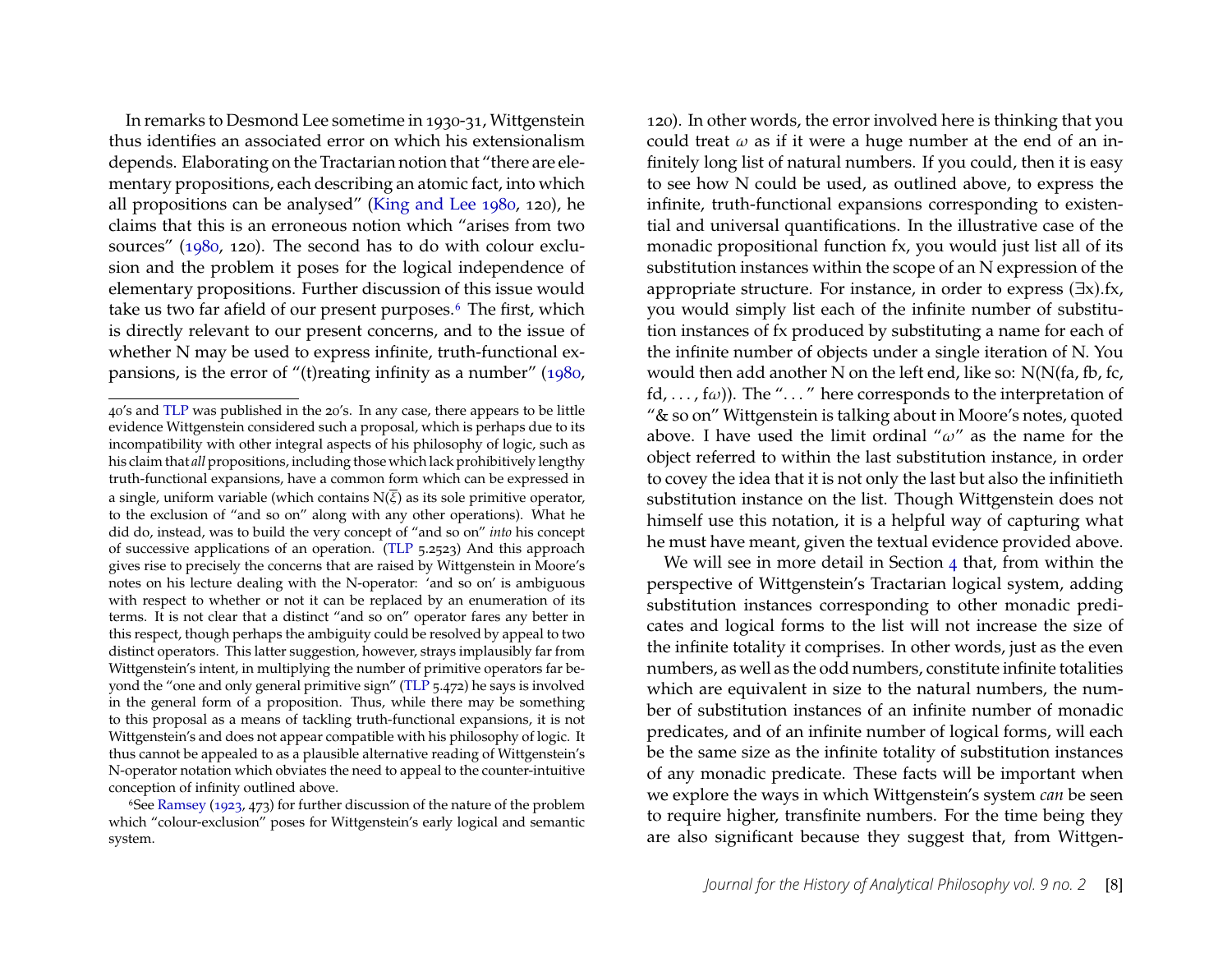stein's Tractarian perspective, it should be possible to express any meaningful truth-function by applying N successively to an infinite number of elementary propositions, since this will involve no more or less steps than were involved in applying N successively so as to recover quantification into monadic predicates. Wittgenstein's Tractarian conception of infinite lists is one that combines two agreeable, if ultimately incompatible properties: its terms are enumerable in principle, but you can always add more items to the list without increasing its size. The incompatibility of these two properties reflects the "muddle" between ordinary sums and limits of sums, finite lists and infinite lists, alluded to above in Moore's notes. At the time of authoring the *Tractatus*, Wittgenstein saw this "muddle" as a counterintuitive conception of infinity that he was willing to accept, in order to preserve other things, such as extensionalism, that he was committed to. In some sense, Wittgenstein's conception is not especially less intuitive than the Cantorian, and Russellian conception of the actual infinite from which it is derived and by which it is inspired. The latter, for example, also entails the counterintuitive consequence that the set of even numbers has the same cardinality as that of the natural numbers, even though the latter includes some numbers, the odds, that the former does not. Looked at from this perspective, Wittgenstein's conception of an infinite totality is hardly the most counter intuitive view defended by an early analytic philosopher in an attempt to make classical logic work. Ramified types, objective falsehoods, and subsistent but non-existent entities come to mind. Russell's own experiences in this endeavor, and his appreciation of the difficulties inherent in it, explains why "(a)s one with a long experience in the difficulties of logic", he goes on to praise Wittgenstein for having "constructed a theory of logic which is not at any point obviously wrong" [\(TLP,](#page-28-0) xxv).

#### <span id="page-9-0"></span>**3. Fixed and Infinite: the Domain of Quantification in Wittgenstein's** *Tractatus*

In any case, turning now to the second of the two presumptions of our exposition of the general form of a truth-function, undertaken above in Section [2,](#page-3-0) in this section we will see that the number of substitution instances of any monadic propositional function must be infinite, since the number of Tractarian objects and so the Tractarian domain of quantification must be infinite. Within the context of attempts to explicate Wittgenstein's Noperator notation, and to assess the expressive completeness as well as consistency of the Tractarian logical system, by contrast, a number of commentators have detected an alleged ambivalence within Wittgenstein's characterization of the size of the domain of quantification. In particular, Wittgenstein is claimed to be in some way indecisive regarding, uncertain about, or wishes to leave as an open, empirical question, the issue of whether the domain of quantification is to be construed as finite or infinite. Soames, for instance, claims that for Wittgenstein "the number of actual objects, and hence names, is not a matter of logic. One cannot specify the number of names in an ideal symbolism, nor can one assume that it must be finite" [\(1983,](#page-28-3) 574). Likewise, according to Rogers and Wehmeier, Wittgenstein wishes to leave the size of the domain as an open question, "entertaining the possibility that it might be infinite", but ultimately concluding that it "is not a question that can be decided by logic alone" [\(2012,](#page-27-11) 539). According to James McGray, finally, the number of objects in the Tractarian domain is "perhaps" [\(2006,](#page-27-10) 148) or "possibly" [\(2006,](#page-27-10) 152) infinite, though in any case "unknown, and perhaps even unknowable" [\(2006,](#page-27-10) 168). In this section of the paper, I will show that readings of these sorts are unstable in the sense that, given other things we know him to be committed to, Wittgenstein cannot be thought to be ambivalent concerning the size of the domain of quantification without thereby also, and contrarily being thought to take a definite stand on it. Interpretive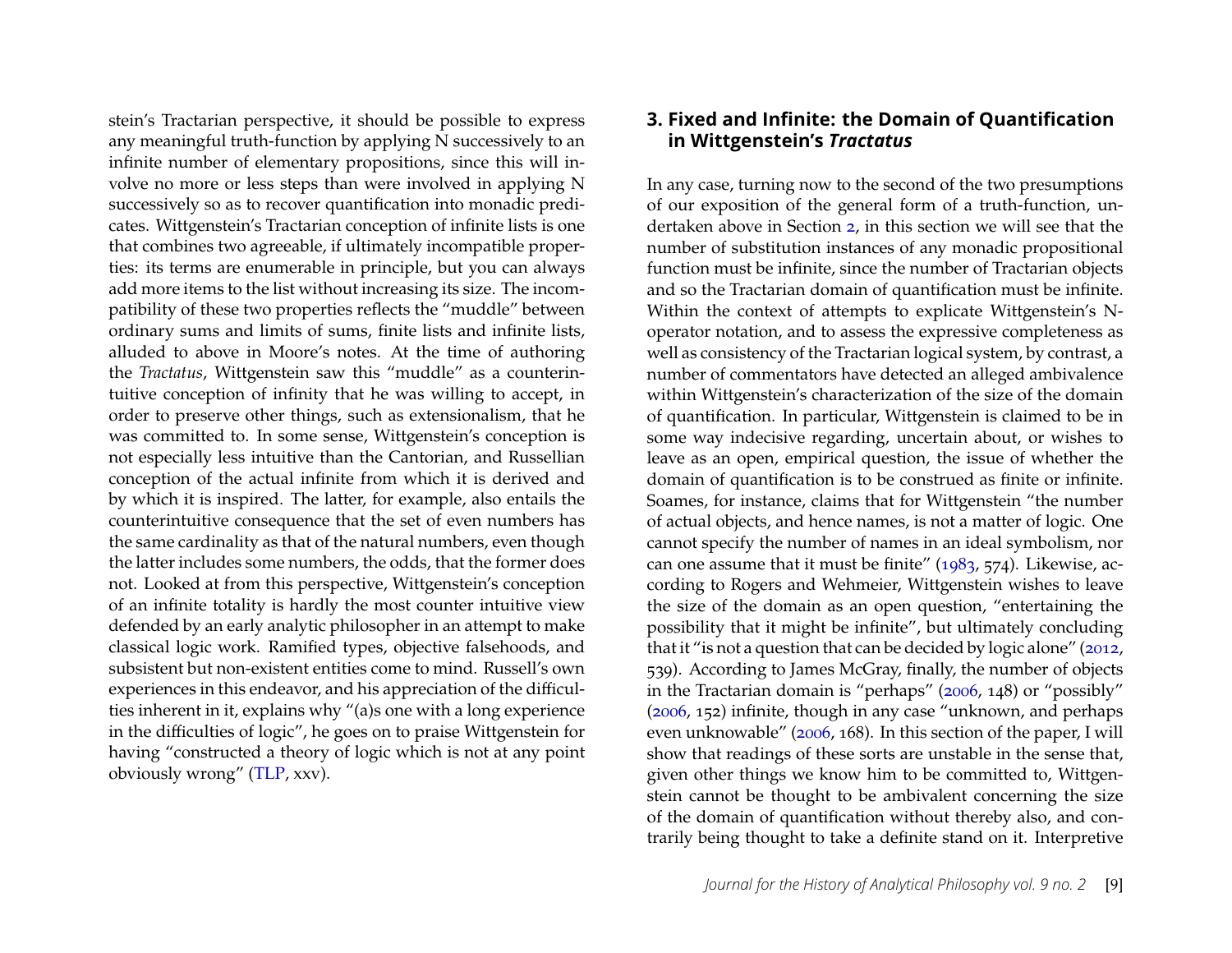charity thus demands that we not attribute to Wittgenstein the idea that the question of domain size might be an open one, since the alternative is to view him as being embroiled in a quagmire of confusions and self-contradictions.

While Wittgenstein *can* conceivably leave as open the issue of whether the *empirical universe* contains a finite or infinite number of complexes, it is important to note that, within the logical perspective of the *Tractatus*, variables of quantification do not, ultimately, range over complexes, but instead over metaphysically simple objects. Ordinary names for complexes are merely disguised descriptions. They are shorthand for complete descriptions of complexes [\(TLP](#page-28-0) 2.0201) *via* conjunctions of elementary propositions which depict the several atomic facts that make the complex up. While quantifiers do not occur within such elementary propositions, they can be used, similarly to ordinary names, as shorthand for much lengthier truth-functional expansions of elementary propositions (conjunctions or disjunctions). And in that case, these quantifiers range over the simple constituents, that is objects, which make up the atomic facts portrayed by elementary propositions.

Tractarian simple objects are, however, logical as opposed to empirical objects. They constitute both the scaffolding or "unalterable form" [\(TLP](#page-28-0) 2.023) of logical space, as well as the underlying substance of the world [\(TLP](#page-28-0) 2.0211) which is common to all possible worlds [\(TLP](#page-28-0) 2.024), including those comprised of an infinite number of facts. For elementary propositions to have sense at all [\(TLP](#page-28-0) 2.0211), the names they contain must stand for timeless, indecomposable, simple objects. Atomic facts are combinations of such objects, [\(TLP](#page-28-0) 2.01) and complexes are made up of existing atomic facts. [\(TLP](#page-28-0) 2, 2.021) The *existence* of facts and complexes thus presupposes the *subsistence* of objects.

If, then, it is even *possible* for an infinite number of empirical complexes (i. e., contingent particulars) to *exist* in logical space (which it must be if Wittgenstein wants to leave it as an open question whether they do), an infinite domain of simple, logical objects must inevitably *subsist* in order to secure and manifest that possibility. If, on Wittgenstein's view, it is even *possible* that logical space contains an infinite number of *simple* objects, moreover (which it must be if Wittgenstein wants to leave it as an open question whether it does) it must contain an infinite domain of simple objects to secure and manifest that possibility. While we have good reason to think that Tractarian quantifiers ultimately range over simple objects, a domain of infinite size is implied, regardless of which way we interpret them. Logical space after all, is a space of *possibility*. If, on Wittgenstein's view, it is even *possible* that the cardinality of Tractarian objects is infinite (and if Wittgenstein wants to leave that as an open question then it must be on his view), it must be *permissible* for quantifiers to range over infinite domains: "Whatever is possible in logic is always permitted" [\(TLP](#page-28-0) 5.473). Reading Wittgenstein charitably, then, he does not regard an infinite domain of quantification as an open possibility, so much as a modal reality.

Concerns about the charity of readings which attribute ambivalence on this issue arise, because the idea that Wittgenstein might think of it as an open possibility that the domain is infinite, but also an open question whether it is permissible for quantifiers to range over infinite domains, is in conflict with several remarks he makes regarding the nature of the relationship between logic and its application. For example, at [TLP](#page-28-0) 5.551 Wittgenstein identifies as his "fundamental principle" the idea that

whenever a question can be decided by logic it must be possible to decide it without further ado. (And if we get into a position where we have to look at the world for an answer to such a problem, that shows we are on a completely wrong track) [\(TLP](#page-28-0) 5.551).

In other words, either the issue of domain size is undecidable, or it *is* decidable "without further ado". It is not instead the case, that the question of whether the domain is finite or infinite is a mystery about which we might have to speculate, or investi-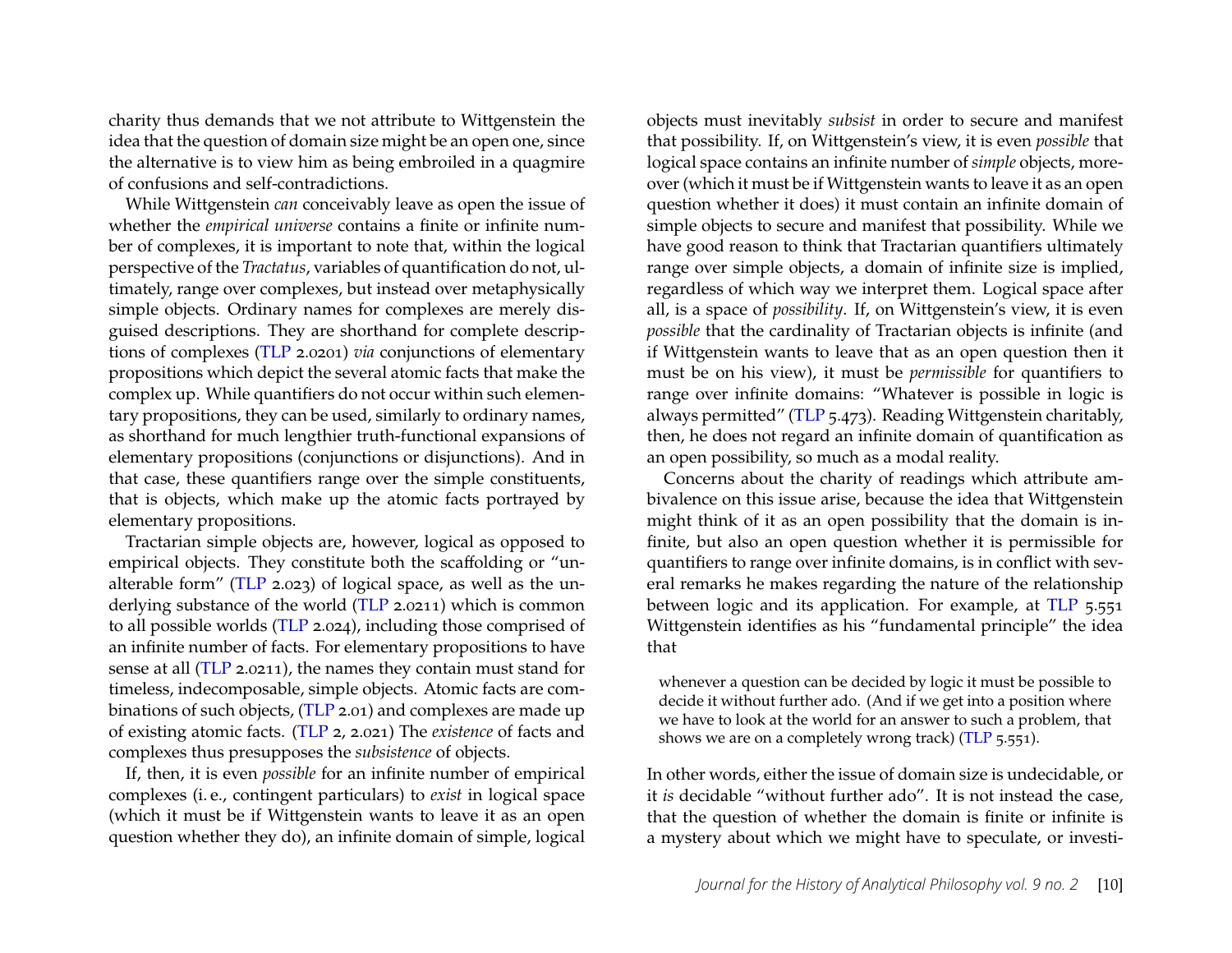gate empirically, and which could conceivably turn out either way. Hence, Wittgenstein insists: "there can *never* be surprises in logic" [\(TLP](#page-28-0) 6.1251). And again:

It is clear that logic must not clash with its application. . . logic has to be in contact with its application. Therefore, logic and its application must not overlap [\(TLP](#page-28-0) 5.557).

The idea that a domain of infinite size might be logically possible, and yet it might nevertheless not be permissible to quantify over it, would be precisely the kind of case that Wittgenstein means to rule out here when he says that logic cannot "overlap" with its application. The illegitimate proposal, here, would be that the infinite domain of objects belongs to one category, that of the logically possible, and that quantification over infinite domains belongs to the other category, that of logically permissible applications, and quantification over infinite domains might, or might not be in the intersection. But that idea, Wittgenstein claims, is bogus. There is no such "overlap" between what's logically possible and syntactically permissible. If a domain of infinite size is logically possible, then, by virtue of the internal relatedness of the two formal concepts, it is also syntactically permissible to quantify over that domain. The very idea that Wittgenstein is ambivalent on the size of the domain implies that it is possibly infinite and therefore, by Tractarian principles, that it is permissible to quantify over the infinite domain and thus that the domain is infinite.

To be clear, the argument here is not that "Wittgenstein does not know whether the domain is finite or infinite, thus it must be possible for it to be infinite, and therefore it is infinite". That would involve a fallacy associated with moving from an epistemic premise about Wittgenstein's beliefs to a modal conclusion about logical space. Moreover, Wittgenstein's considered beliefs are not ambivalent on this issue at all, as we shall see in more detail momentarily. Instead, my argument, aimed at a would be Wittgenstein interpreter, is that "If *you* suppose that Wittgen-

stein regards it as an open possibility that logical space contains an infinite number of objects, then unless you want to attribute inconsistent views to him, *you* must also suppose him to regard it as logically permissible to quantify over all of them". The argument, that is, moves from one interpretive claim about what Wittgenstein regards as a possibility, to a second claim about what a charitable interpreter must therefore hold him to regard as permissible. The argument is not given *from* the perspective of Wittgenstein and does not concern what he does or does not know. It is instead offered *to* an interpreter who is constrained to offer a charitable, and thus consistent reading of Wittgenstein's views.

Another conceivable objection to my argument would be to insist that, on the supposition that Wittgenstein wishes to leave it an open question whether the domain is infinite, he must also wish to leave it as an open question whether the domain is finite. On that supposition, there must therefore be a possible world in which the domain is finite. But then, since my argument presupposes constancy of domain across possible worlds, does it not imply, absurdly, that a fixed, *finite* domain of Tractarian objects must be a "modal reality" just as much as a fixed, and infinite domain of objects is?

Again, however, this objection glosses over the integral distinction between empirical and logical possibility, and fails to note a crucial, and related asymmetry between the finite and the infinite case. Wittgenstein can regard it as an open, empirical possibility that the universe contains only a finite number of existing complexes. But he cannot charitably be thought to regard it as an open possibility that it contains only a finite number of logical objects. This is because, an infinite domain of logical objects can accommodate quantification over both an infinite number of either empirical complexes, or logical objects, as well as a finite number of either empirical complexes, or logical objects. Given an infinite domain of objects, for instance, one can easily quantify over a finite subset of them by applying a restric-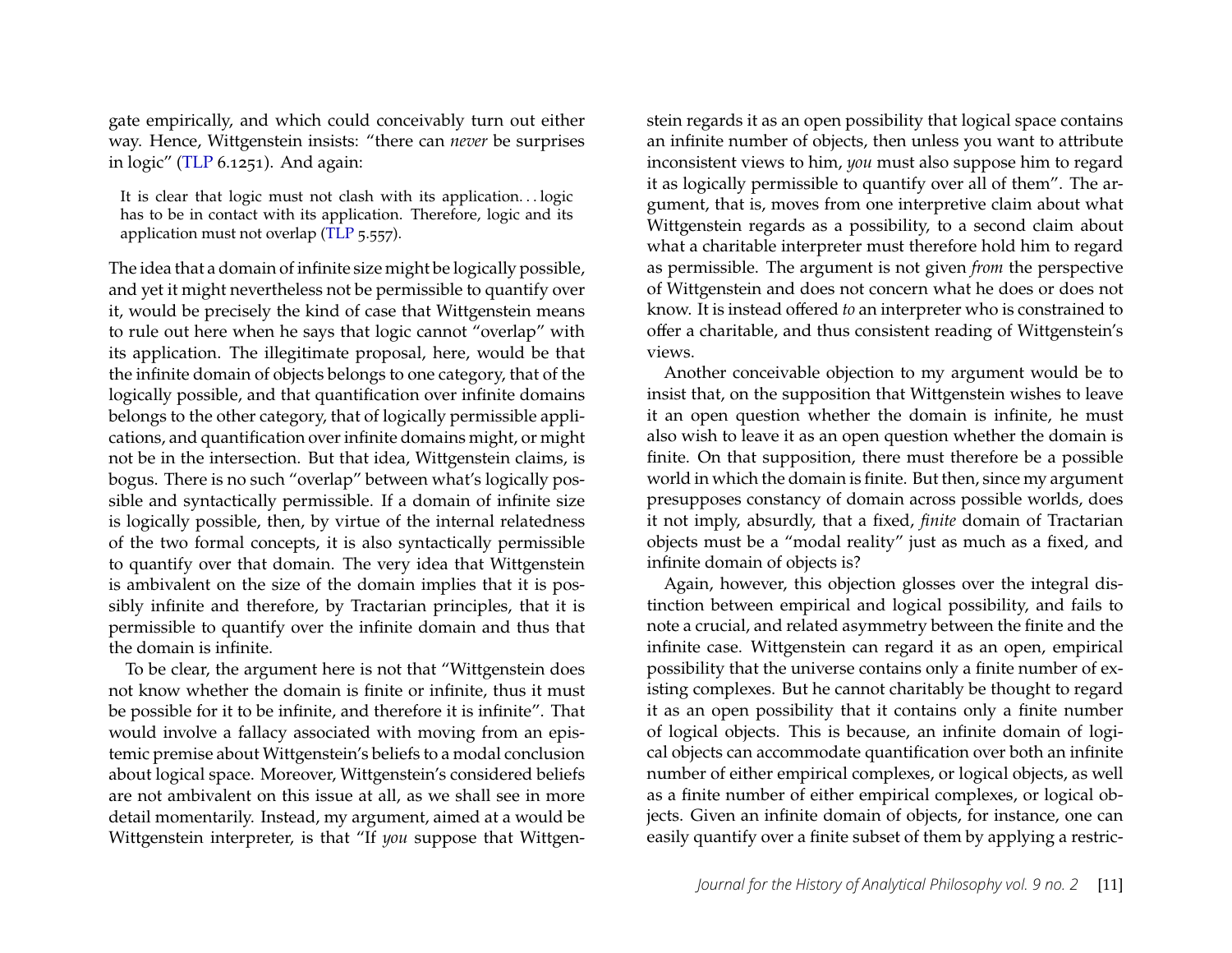tion on the domain. On the other hand, a fixed, finite domain of logical objects can account for quantification only over a finite, but not an infinite number of either empirical complexes, or logical objects. If it turns out that the domain is finite in the logical sense, then it cannot be an open question whether it is infinite in either the empirical or the logical sense. Thus, the supposition that Wittgenstein wishes to leave as an open question the issue of whether the domain of quantification is finite or infinite, is consistent only with a fixed, infinite, domain of logical objects, not a fixed, finite domain of logical objects. In other words, if Wittgenstein wants to leave it as an open question whether the domain is infinite, then this would require him, ultimately, to deny that it is an open question since one of the supposedly open possibilities, the finite case, is incompatible with the initial assumption. Wittgenstein therefore cannot leave it as an open possibility that the domain of Tractarian objects is finite, and a charitable interpreter cannot credibly interpret him that way.

Reading Wittgenstein as ambivalent on the question of whether the domain is finite, or infinite, is thus deeply problematic, and uncharitable given other things we know him to be committed to. But can any positive, textual evidence be provided for the claim that he regards the domain as fixed, and infinite? Much of the textual evidence for the claim that Wittgenstein regards the domain of objects as fixed across possible worlds can be found in the 1's and 2's of [TLP.](#page-28-0) So, for example, at [TLP](#page-28-0) 1.13 he writes that "The facts in logical space are the world". This remark anticipates a distinction developed in greater detail later in the text, and which we discussed earlier, between subsistence and existence. Logical space *subsists* independently of the world, which is all that *exists*. As Wittgenstein remarks in [TLP](#page-28-0) 1 and then in [TLP](#page-28-0) 2, "The world is all that is the case . . . what is the case—a fact—is the existence of states of affairs". Logical space, as opposed to the world, is thus not made of up facts but rather of objects. As Wittgenstein insists at [TLP](#page-28-0) 2.021, and 2.024, "Objects make up the substance of the world", and "Substance is what subsists independently of what is the case". Tractarian objects constitute not only the substance of the world, but also its "unalterable form" [\(TLP](#page-28-0) 2.023). The world thus has a logical form, constituted by objects, which subsist in all possible worlds regardless of the actual facts that exist in any of them. Indeed, it is obvious, Wittgenstein insists, "that an imagined world, however different it may be from the real one, must have *something*—a form—in common with it" [\(TLP](#page-28-0) 2.022). So the domain of objects is fixed across possible worlds in the sense that they provide both the substance, and the form of the logical space in which various possibilities may manifest as actual. All possible worlds contain the same objects; what differs from world to world is the way these objects are combined to produce facts which, as we have seen, consist in the existence of states of affairs. As Wittgenstein explains at [TLP](#page-28-0) 2.0271–2.0272, "Objects are what is unalterable and subsistent; their configuration is what is changing and unstable. The configuration of objects produces states of affairs".

But where is the textual evidence that the domain of objects, which is fixed across possible worlds, is also infinite in number? Well, at [TLP](#page-28-0) 2.0131 Wittgenstein writes, for example, that "(a) spatial object must be situated in infinite space". This provides *prima facie* evidence that Tractarian logical space is infinite, on the assumption that geometrical space is included in, or coextensive with logical space. Evidence that Wittgenstein thinks the space of geometry is coextensive with logical space comes at [TLP](#page-28-0) 3.032– 3.0321, where he writes that

It is as impossible to represent in language anything that "contradicts logic" as it is in geometry to represent by its coordinates a figure that contradicts the laws of space . . . Though a state of affairs that would contravene the laws of physics can be represented by us spatially, one that would contravene the laws of geometry cannot [\(TLP](#page-28-0) 3.032–3.0321).

Moreover, at [TLP](#page-28-0) 3.41–3.411 Wittgenstein claims that propositional signs provide the "logical coordinates" [\(TLP](#page-28-0) 3.41) of a "logical place" [\(TLP](#page-28-0) 3.411), and that these "agree" [\(TLP](#page-28-0) 3.411)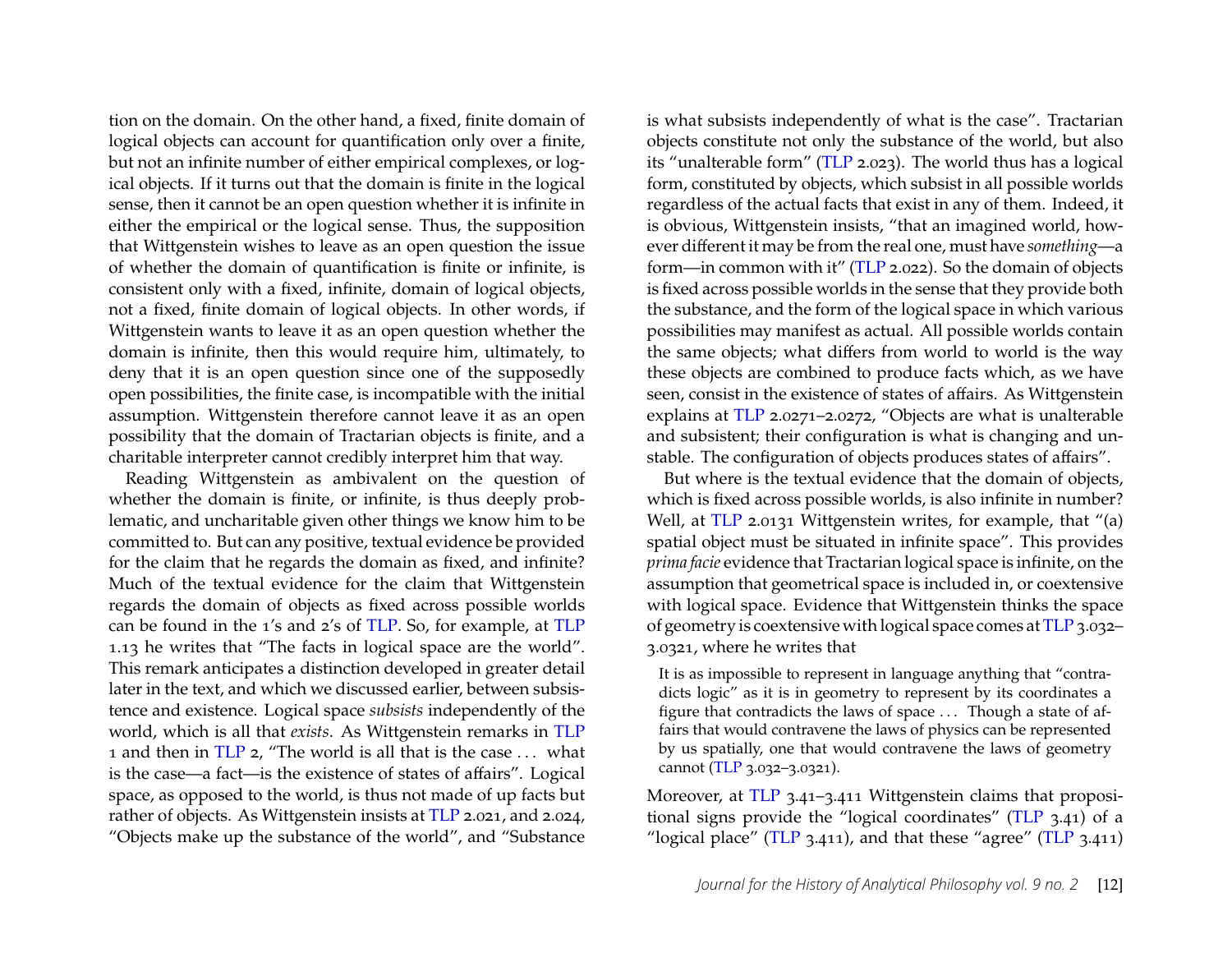with the coordinates of a "geometrical place" [\(TLP](#page-28-0) 3.411) in which existence is possible. In both passages, again, we find Wittgenstein appealing to a distinction between logical space and the world, but in this case the emphasis is placed on the fact that the former (logical space) is described by geometry while the latter (the world) is described by physics. Physical laws are contingent, but the logical and geometrical space the phenomena they describe exist in has certain *a priori* logical features, including that of being infinite.

Wittgenstein clearly regards not only logical space as infinite, but also, and correlatively, regards it as an open possibility that the empirical universe, i.e., the world, is infinite. Thus, he claims at [TLP](#page-28-0) 4.2211 that

Even if the world is infinitely complex, so that every fact consists of infinitely many states of affairs and every state of affairs is composed of infinitely many objects, there would still have to be objects and states of affairs. [\(TLP](#page-28-0) 4.2211)

Wittgenstein's main point here appears to be that, regardless of how complex the world is, the logical space it exists in must be characterized by certain basic *a priori* features, including the subsistence of objects, and (possibly, at least) the existence of states of affairs. Indirectly, though, in reflecting on the possibility of an infinite empirical universe, Wittgenstein has suggested that the logical space in which that possibility may become manifest must itself be infinite, and so that there must be an infinite number of objects to compose it. This interpretation is confirmed by Wittgenstein's characterization of logical space at [TLP](#page-28-0) 4.463 as an "infinite whole" which is left open by a tautologous assertion.

So, we can be sure both that Wittgenstein regards it as an open possibility that the empirical universe is infinite, and that the logical space which contains the world, whether that world is infinite or not, is infinite. But what about the possibility that there are only a finite number of objects, and an infinite volume of logical space between, or around them? Couldn't logical space be

infinite without the domain of Tractarian objects being infinite? Implicitly, this seems to be ruled out in so far as logical space is constituted by objects. As we have seen, objects make up the unalterable form of logical space which subsists in any actual, possible, or imaginable world. In any case, however, Wittgenstein explicitly rules this combination of views out at [TLP](#page-28-0) 5.511, where, referring back to [TLP](#page-28-0) 5.51, he describes his N-operator notation as part of an "all embracing" logical calculus, which serves as a "great mirror" in which is reflected the "infinitely fine network" that is the world. Here Wittgenstein is thinking of the world of physics, and its *a priori* logical features as described by geometry. But obviously, if the world so conceived is actually an infinitely fine network, it must be possible for it to be. Logical space, in other words, like the geometrical space with which it is co-extensive, is infinitely divisible. It must therefore contain an infinite number of objects into which logical, and geometrical space may be divided.

This feature of logical space, that it contains an infinite number of simple, logical objects, is not "unknown" [\(McGray 2006,](#page-27-10) 168) so much as it is "unsayable". Hence Wittgenstein writes (in [TLP](#page-28-0) 4.1272) not that it is "impossible to know" the number of objects, but only that it is "senseless to speak" of that number (compare [Rogers and Wehmeier 2012,](#page-27-11) 539–40). Russell lends support to this interpretation when he writes in his introduction that "the totality of possible values of x which might seem to be involved in the totality of propositions of the form fx is not admitted by Mr. Wittgenstein among the things that can be spoken of" [\(TLP,](#page-28-0) xxiv). With regards to Russell's "axiom of infinity", moreover, Wittgenstein explains that what it "is intended to say would express itself in a language through the existence of infinitely many names with different meanings" [\(TLP](#page-28-0) 5.535). Again, however, if Wittgenstein thinks such a language is logically permissible, then interpreting him charitably requires he hold that an infinite domain of simple objects subsist in order to ensure that possibility. (That which is logically/syntactically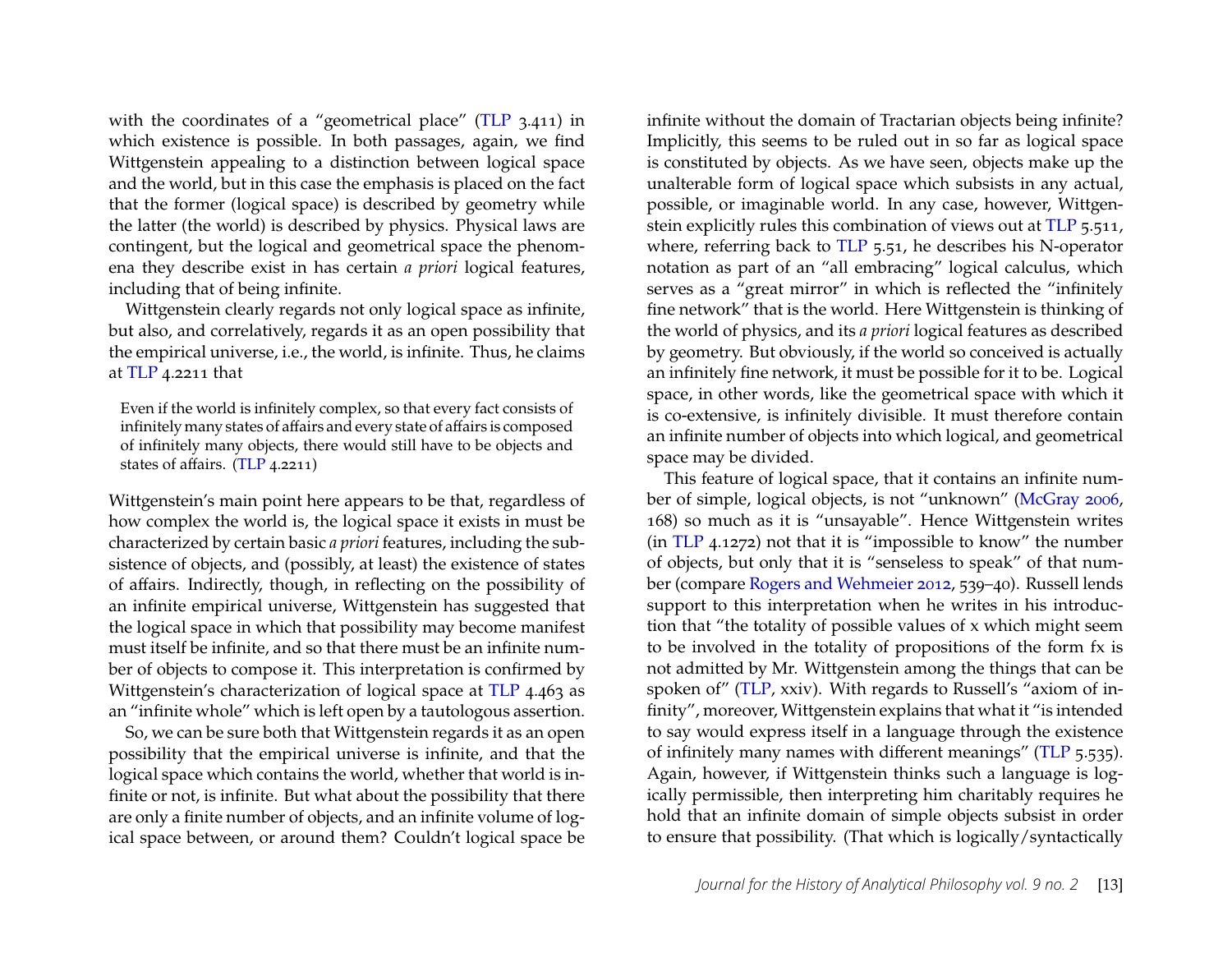permitted is also logically possible.) Hence, the axiom of infinity is neither false nor dubitable, on Wittgenstein's view, so much as it simply tries to *say* what may only be *shown* in an infinitary logical notation. Contrast this with what Wittgenstein has to say about Russell's axiom of reducibility [\(TLP](#page-28-0) 6.1232), which he criticizes on the grounds that it is a contingent, rather than a logical proposition.

Finally, what of Wittgenstein's remark at [TLP](#page-28-0) 5.55 that "we are unable to give the number of names with different meanings"? Does this not show that since the number of names with different meanings is unspecifiable, the number of objects is likewise unspecifiable? And, thus, that the number of names and so objects is not infinite, as I have suggested, but rather open and indeterminate as has been suggested by Soames, McGray, and others? On the contrary, if the number of names cannot be specified and so is open and indeterminate, it must be possible for the number of names to be infinite. For it to be possible that there be an infinite number of names with different meanings, there must be an infinite domain of objects to ensure that possibility. It is notable that Wittgenstein does not mention the word "object" in [TLP](#page-28-0) 5.55, and nor does he say that we cannot give the number of objects. What he says is that we cannot give the number of different names and this is because, thanks to the subsistence of an infinite domain of objects, there is an endless, open possibility of producing new names. We thus cannot give their specific number, and nor can we give the specific composition of all possible elementary propositions. This is because, given the infinite domain of objects it will always be possible to produce endlessly new forms.

#### <span id="page-14-0"></span>**4. Implied Transfinite Cardinalities**

Since we know that in Wittgenstein's system, there are an infinite number of objects, names of each of which may be substituted into any monadic propositional function, the totality of possi-

ble substitution instances of any monadic propositional function must therefore constitute an infinite sub-selection of the infinite totality of all possible substitution instances of all monadic propositional functions. The totality of all possible substitution instances of *all* monadic propositional functions must also constitute an infinite sub-selection of the infinite totality of all possible substitution instances of all propositional functions of whatever arity. None of these totalities can be finite, since they each involve an infinite number of possible substitution instances. But some of these selections nevertheless contain members which other selections do not. Thus, just as the even numbers constitute an infinitely large sub-selection of the natural numbers while having the same cardinality as the natural numbers, and prime numbers constitute an infinitely large sub-selection of the natural numbers while having the same cardinality as both the natural and the even numbers (see [Steinhart 2009,](#page-28-5) 156–58, [Bostock 2012,](#page-26-2) 25–26, and [Russell 1919,](#page-28-6) 80), the infinite totality of all possible substitution instances of monadic propositional functions has the same cardinality as both the infinite totality of possible substitution instances of any monadic propositional function, as well as the infinite totality of all possible substitution instances of all propositional functions of whatever arity. Moreover, if you add each of these infinite totalities together, the result is an infinite totality which is the same size as each of the three individually, specifically,  $\aleph_0$ . This reflects the feature of transfinite arithmetic that, if we add the ordinal number  $\omega$  of each of these totalities together, we get a totality which has the same cardinality,  $\aleph_0$ , as we would get by adding 1 to  $\omega$ , 147 to  $\omega$ , or if we simply left it alone (see [Steinhart 2009,](#page-28-5) 168, [Bostock 2012,](#page-26-2) 25–26). Addition does not increase the size of any transfinite ordinal any more than multiplication or exponentiation does.

Given what was said in Section [3,](#page-9-0) we know that the domain of Tractarian objects must be infinite. But why should the cardinality of that domain be  $\aleph_0$  and not, say,  $\aleph_1$ ? We know that the number of Tractarian objects cannot be  $\aleph_1$  because  $\aleph_1$  is the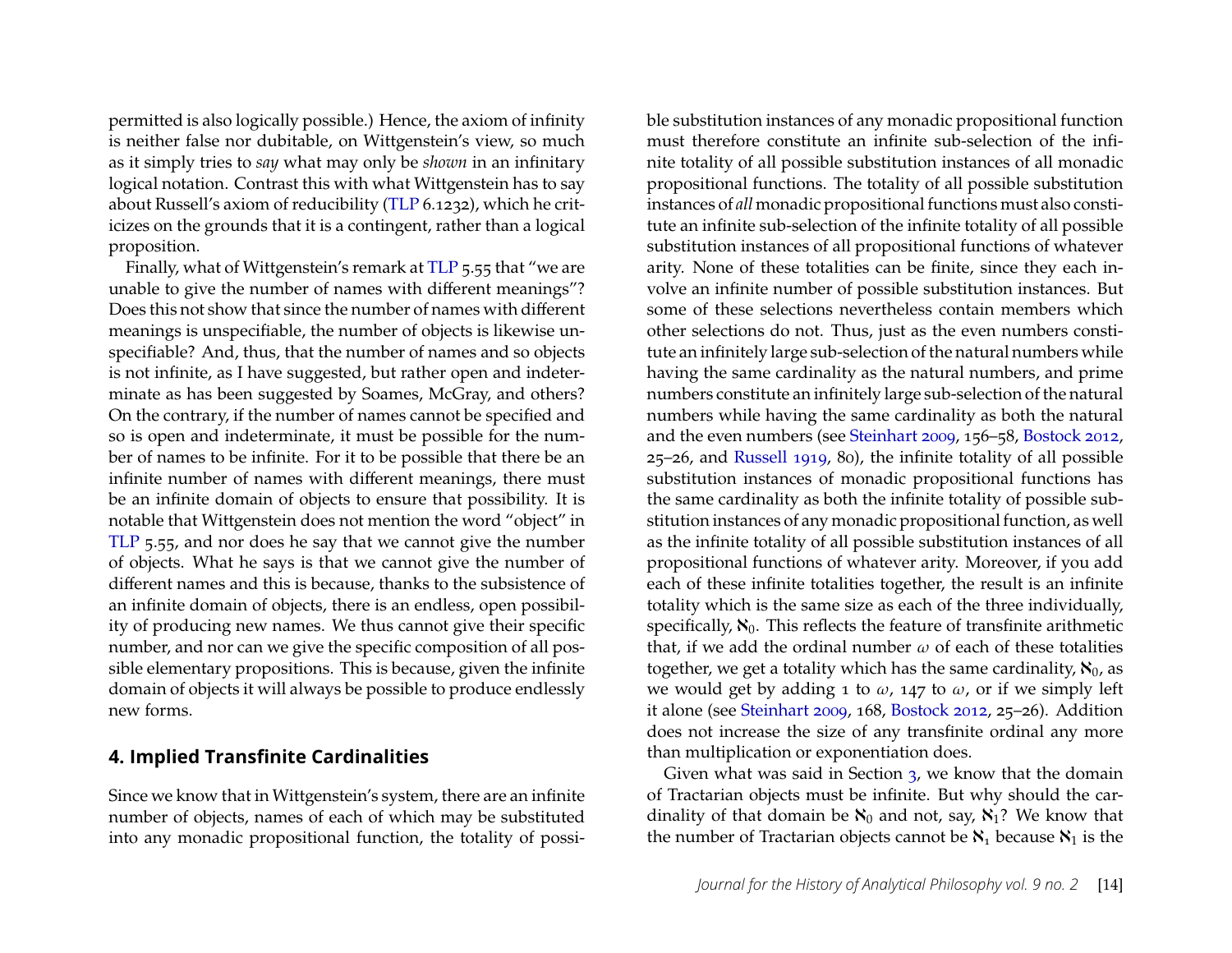number of points on a continuous line, or in a continuous space. A continuous line or space is "dense" in that it is divisible without limit. However, Tractarian logical space cannot be divisible without limit because the Tractarian objects which compose its scaffolding are indivisible. We saw above in Section [3](#page-9-0) that Tractarian logical space must be infinitely divisible, but since it is made up of indivisible objects, it cannot be continuous. This implies that the analysis of actual and possible facts in logical space will terminate at a level on which logical space, though infinitely divided, cannot be further divided. On the plausible assumption that Tractarian objects are akin to geometrical, space time points,<sup>[7](#page-15-0)</sup> the infinity of points (objects) which make up logical space must therefore be denumerable. I will say a bit more on Wittgenstein's views about the continuum, and about Cantor's continuum hypothesis in Section [5,](#page-20-0) but for now the important point is that if the transfinite cardinality of Tractarian objects must be one or the other, it must be that of the natural as opposed to the real numbers. The cardinality of the set of real numbers is equal to that of the continuum, and while the continuum is "dense" in the sense of being divisible without limit, configurations of objects within Tractarian logical space are not.

In the case of all elementary propositions of the form fx, each substitution instance of a monadic propositional function at the elementary level can thus be paired off with a natural number, in a one-to-one relation. No matter how many substitution instances we add to this list, provided it is an infinite list, it will remain the same size, and it will be countable *via* a list of natural numbers which has 1 at the beginning and the limit ordinal  $\omega$  at the end. If we wanted to construct a truth-table listing all possible truth-functions of all elementary propositions of the form fx, we could start by listing each of the infinite totality of elementary

<span id="page-15-0"></span>7See [Bizarro](#page-26-3) [\(2010\)](#page-26-3), [Connelly](#page-26-4) [\(2015\)](#page-26-4) and [Eisenthal](#page-27-14) [\(2018\)](#page-27-14) for more thorough explication, discussion and defense of this idea, and of related "Hertzian" themes and influences inherent in Wittgenstein's early philosophy.

propositions of this form in columns on the left hand side of our table like so:

| fa                      | fb               | fc | $f\omega$      |
|-------------------------|------------------|----|----------------|
| $\overline{\mathrm{T}}$ | T                | T  | T              |
| $\overline{T}$          | T                | T  | $\overline{F}$ |
| T                       | T                | T  | T              |
| $\overline{\mathrm{T}}$ | T                | T  | ${\bf F}$      |
|                         |                  |    |                |
|                         |                  |    |                |
|                         |                  |    |                |
| $\mathbf F$             | $\boldsymbol{F}$ | F  | $\mathbf{F}$   |

We could then pair each column up with one of the natural numbers 1-  $\omega$  as follows:

| $\mathbf{1}$   | $\overline{2}$ | 3                       | $\omega$       |
|----------------|----------------|-------------------------|----------------|
| fa             | fb             | $\operatorname{\sf fc}$ | $f\omega$      |
| $\overline{T}$ | T              | $\overline{T}$          | $\overline{T}$ |
| $\overline{T}$ | $\overline{T}$ | $\overline{\mathrm{T}}$ | $\mathbf F$    |
| $\overline{T}$ | T              | T                       | $\overline{T}$ |
| $\overline{T}$ | $\overline{T}$ | $\overline{T}$          | $\overline{F}$ |
|                |                |                         |                |
|                |                |                         |                |
|                |                |                         |                |
| F              | F              | F                       | $\mathbf F$    |

The cardinality of this list would then be  $\aleph_0$ . Theoretically, we could then list all other elementary propositions, of whatever logical form, or arity, along the top of the left-hand side of our truth-table, without increasing the size of the total number of elementary propositions listed. In this sense, assigning propositions to the cells at the top of columns on the left hand side of our table would involve a process very similar to that which characterized the thought experiment of the "Hilbert Hotel" (see [Steinhart 2009,](#page-28-5) 158–59), which is a fully occupied hotel with an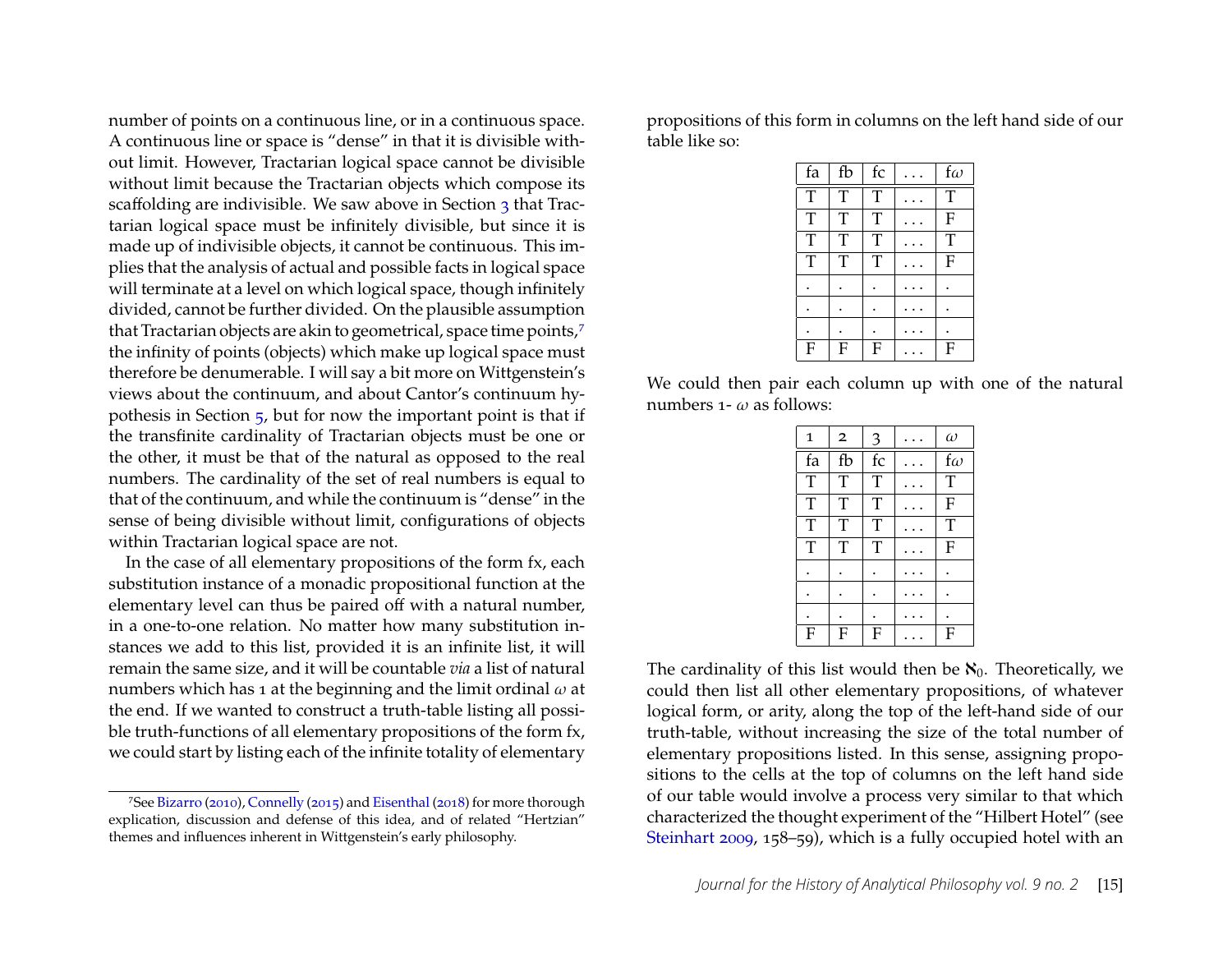infinite number of rooms, but new busses show up with new infinite totalities of guests and so we make room for them by emptying rooms corresponding to infinitely large subselections of the rooms (e. g., we might empty all even numbered rooms, or all prime numbered rooms).

At a first blush, the procedure I am attempting to explicate here might be dismissed out of hand as a blatant violation of Cantor's theorem. [Cantor](#page-26-5) [\(1895/1995\)](#page-26-5) proved that you cannot list all of the natural numbers and nor, *a fortiori*, can you list all of their subsets (see [Bostock 2012,](#page-26-2) 20–22). Does not the idea of a truth-table of the sort I am describing here presuppose the (incoherent) notion that one might actually write down a series equal in length to the natural numbers, and to a set of all subsets of the natural numbers? Well, yes. Assuming a reduction of quantified propositions to truth-functions of elementary propositions of the sort sketched in Section [2,](#page-3-0) moreover, it is also contrary to Church's theorem as well, since if that reduction went through, and we could write down all truth-functions of elementary propositions in a table, we would have a decision procedure for predicate logic. That, however, is just what [Church](#page-27-15) [\(1936\)](#page-27-15) showed to be impossible. But in a sense, that is the whole point of what I am arguing in this section of the paper: Wittgenstein's system involves commitment to transfinite cardinalities which he, in turn, problematically construes as applying to in principle enumerable, but nevertheless transfinite totalities. Again, Wittgenstein wants to be able to adhere to a conception of the actual infinite which combines the two agreeable, but mutually incompatible properties of being endless but limited, where actually infinite lists which are *limited* may be treated as if they were *terminal* (just as we might erroneously treat the *limit* of an endless sum as if it were the *terminus* of the sum).[8](#page-16-0) That is the only way he saw it as possible for logic to come out as a decision procedure. And from his perspective, writing long before Church proved otherwise, it was obvious that it was one: "One can calculate whether a proposition belongs to logic, by calculating the logical properties of the symbol" [\(TLP](#page-28-0) 6.126).

On Wittgenstein's view, the propositions of logic are all, essentially, tautologies. Any valid argument can be put in the form of a "corresponding material conditional" [\(Bergmann, Moor and](#page-26-6) [Nelson 2014,](#page-26-6) 100–1) which would be a logical proposition and thus a tautology. And if it were a tautology, then it would have to be possible in principle to symbolically calculate and thereby prove that it was. Perhaps fallible, finite creatures such as human beings could not conceivably write out the relevant truth-table, which proves quantificational validity, in its entirety. But from Wittgenstein's Tractarian perspective, it does not follow that the table is in principle impossible to write out, check, or comprehend. A sufficiently powerful and long-lived God, supercomputer, or temporally un-situated and so timeless "metaphysical subject" [\(TLP](#page-28-0) 5.641) might readily do so. Logic is not contingent upon human psychology, and thus neither is the information encoded in Tractarian truth-tables.

From the perspective of the author of the *Tractatus*, moreover, the information contained in such a table, though infinite, is limited in a way which allows us to treat it as enumerable. Thus, checking such a truth-table would not amount to completing an infinite task in a finite amount of time, but rather to completing an infinite but limited task in an infinite, but limited amount of time. Human beings can use Russellian quantifiers and other short-

<span id="page-16-0"></span><sup>8</sup>To conceive of or intuit the conception of endless, but limited totalities of the sort I am attributing to Wittgenstein, the reader may find it helpful to think of M. C. Escher's "Circle Limit" artworks based on the Poincaré disk model of the hyperbolic plane [\(Dunham 2010\)](#page-27-16). The diagrams in these artworks have an

outer limit, but there is always an infinite distance between the center of the diagram and the limit, regardless of where the center is stipulated to be. If an imaginary subject located within the picture tried to travel from the center to the outer limit of the circle, no matter how far they travelled from their original location they would never reach the limit and would always remain located in the center of the space. So in one sense the space is endless, but in another it comprises a bounded totality.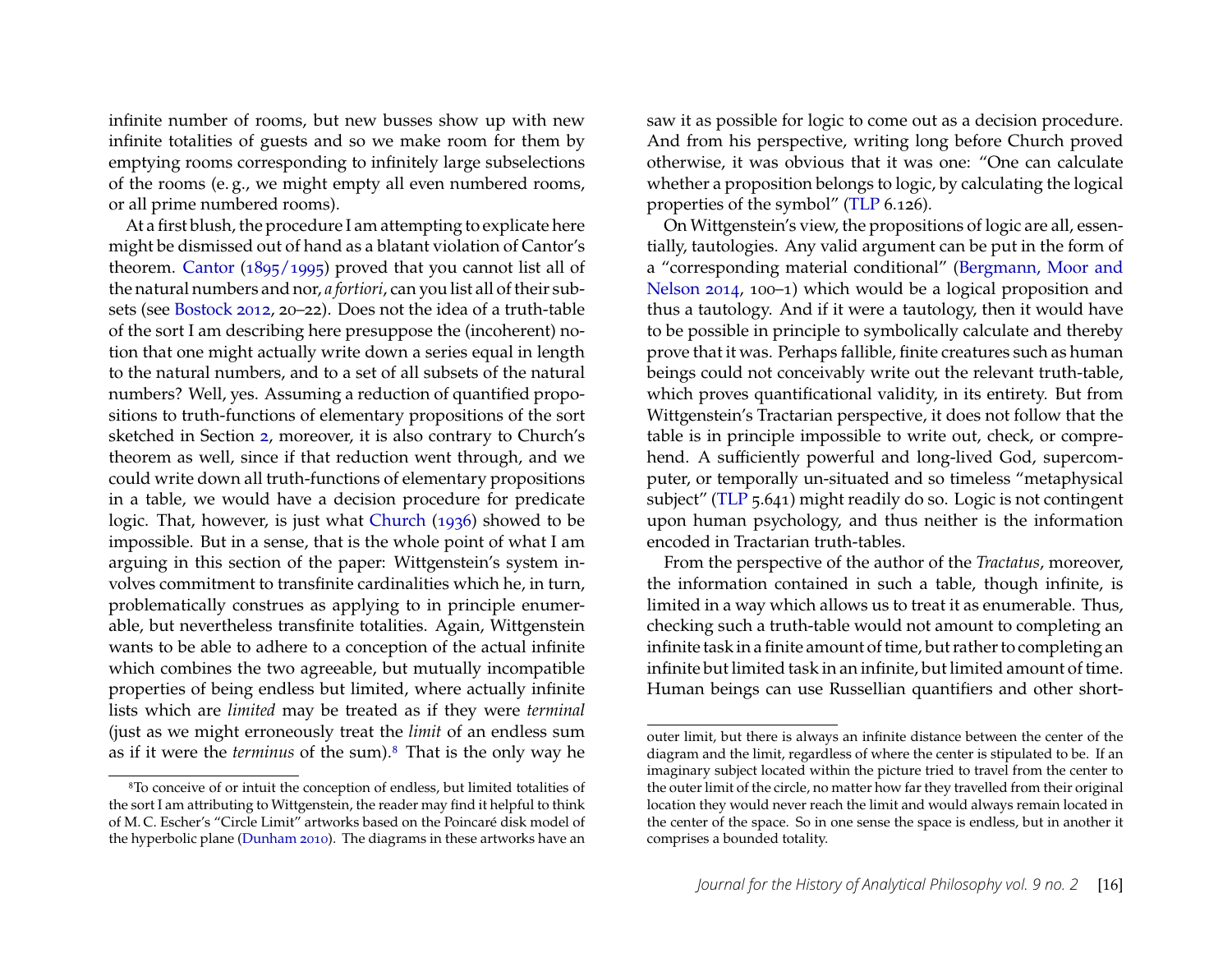hand techniques to encode this information. But the information has to be truth-functionally determinate in the first place in order for it to be possible to encode it. From Wittgenstein's Tractarian perspective, if the truth-functional expansions corresponding to quantifiers do not terminate, then they do not convey any truth-functionally determinate information and nothing does, or does not follow from them. If you cannot write down the truthconditions of a sentence in a table, then it is not an intelligible sentence with sense. If something is not an intelligible sentence with sense then it cannot be entailed by anything else.

At this point, it is important to recall, however, what was said in Section [2.](#page-3-0) First, we are not claiming that the Tractarian system actually works. We are merely trying to indicate how one might attempt to construct a transfinite number line within that that system given what we know about it, and to show why it would require such a construction to be possible. Second, recall that Wittgenstein identified muddling up finite and infinite lists as "a most important mistake" [\(Stern, Rogers and Citron 2016,](#page-28-2) 216) in the *Tractatus*. If we are going to faithfully represent Wittgenstein's system, we are going to have to provisionally make that same mistake here too.

In any case, undertaking this allocation of cells along the top of the columns on the left-hand side of our truth-table may require a bit more ingenuity than is involved in rearranging guests in rooms where each is assigned a natural number, but, granting the (mistaken) idea that such lists are possible, there is no reason why it could not be done in principle. In principle, within the Tractarian perspective, any ordered, infinite list of elementary propositions we might come up with could be paired up one-to-one with the infinite series of natural numbers that begins with 1 and ends with the limit ordinal  $\omega$ . This means that  $\omega$  is the limit of the natural number series, though it is not the immediate successor of any natural number in the series. It thus limits the natural number series though it has no unique, immediate predecessor and is not itself a finite natural number. In Wittgenstein's system, just as the "totality of objects" limits empirical reality without being finite,  $\omega$  limits the natural numbers without being finite.

By an argument straightforwardly analogous to Cantorian diagonalization, however, we could then show that the number of truth-possibilities, and truth-functions of those elementary propositions must each have larger, transfinite cardinalities. The truth-possibilities of any list of elementary propositions cannot be paired off one-to-one with those elementary propositions, because no matter how many elementary propositions we have, they will always stand in a one-to-many relationship to their truth-possibilities. This one-to-many relationship is defined by the operation  $2^n$ , where  $n =$  the number of elementary propositions. Something similar is true of the possible truth-functions of any number of elementary propositions. This number we may arrive at by raising 2 to the power of *m*, where *m*= the number of truth-possibilities. Since  $m = 2^n$ , the number of truth-functions of a selection of elementary propositions is simply the exponent of an operation which raises 2 to an exponent. First 2 is raised to the power of *n*, and then 2 is raised to the power of *m*, where *m* is the result of raising 2 to the power of *n*.

When Wittgenstein describes these one-to-many relations of relative cardinality first at [TLP](#page-28-0) 4.27–28 and then at [TLP](#page-28-0) 4.42, it is notable that he expresses them as summations, yielding the number of possible combinations of truth-values, and thus truth-possibilities and truth-functions, of *n* elementary propositions.[9](#page-17-0) In each of [TLP](#page-28-0) 4.27 and [TLP](#page-28-0) 4.42, Wittgenstein means to reference the binomial theorem [\(Brauldi 2009,](#page-26-7) 130), and to use it to calculate the values  $K_n$  and  $L_n$  which are, respectively, the number of truth-possibilities and truth-functions of *n* elemen-tary propositions. At [TLP](#page-28-0) 4.27, the value  $K_n$  is defined by the following summation:

<span id="page-17-0"></span><sup>9</sup>Credit is due to my student Jeremiah Cashore for his assistance in working out important philosophical and mathematical details in this section dealing with Wittgenstein's  $\sum$  notation, and with helping to create the required mathematical expressions.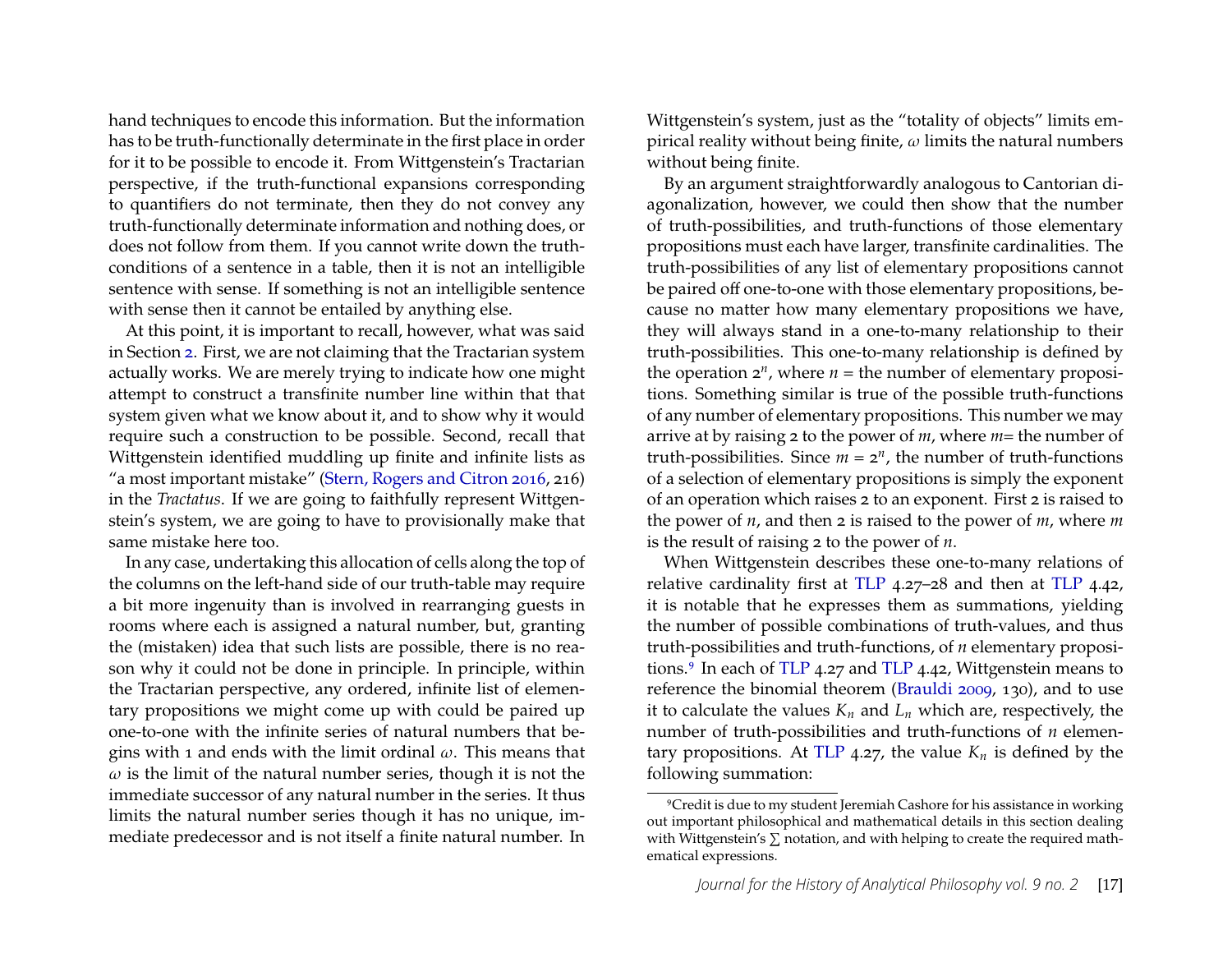$$
K_n = \sum_{v=0}^n \binom{n}{v}
$$

What this says is that, in order to obtain the number of truthpossibilities of *n* elementary propositions we may sum up the binominal coefficients [\(Brauldi 2009,](#page-26-7) 127) that are solutions to the equation  $K_n = \frac{n!}{v!(n-1)!}$  $\frac{n!}{v!(n-v)!}$ , where *v* ranges from *v*=0 (lower limit) to  $v=n$  (upper limit). The notation  $\binom{n}{n}$  $\overline{v}$  $\overline{\mathcal{L}}$ which occurs within the formula above is read "*n* choose *v*". By summing up the binomial coefficients which are solutions to the above equation we arrive at the number of possible ways of choosing *v* positive facts from *n* states of affairs; *v* is the number of positive facts within a given combination of *n* negative and/or positive states of affairs (or atomic facts). Because such combinations are isomorphic to the truth-possibilities of elementary propositions, the above summation also yields the number of truth-possibilities of *n* elementary propositions. *v* corresponds to the number of "T's" within a selection of *n* truth-values that makes up either a truthpossibility or a truth-function of elementary propositions (e. g., for  $(T, F, T, T)$   $\nu = 3$ ). Expanding this summation yields

$$
K_n = \left(\frac{n!}{v!(n-v)!}\right)_{v=0} + \left(\frac{n!}{v!(n-v)!}\right)_{v=1} + \left(\frac{n!}{v!(n-v)!}\right)_{v=2} + \ldots + \left(\frac{n!}{v!(n-v)!}\right)_{v=n}
$$

Building on the value  $K_n$ ,  $L_n$  is then the number of truthfunctions of *n* elementary propositions, and is defined by the following summation given at [TLP](#page-28-0) 4.42:

$$
L_n = \sum_{k=0}^{K_n} {K_n \choose k}
$$

What this summation says is that, in order to obtain the number of truth-functions of *n* elementary propositions, we may sum up the binomial coefficients which are solutions to the equation

 $L_n = \frac{K_n!}{k!(K_n-k)!}$  where *k* ranges from *k*=0 (lower limit) to *k* =  $K_n$ (upper limit). The expression  $\begin{pmatrix} K_n \\ L_n \end{pmatrix}$  $\boldsymbol{k}$  $\overline{ }$ is read  $K_n$  choose  $k$ " where *k* is the number of cases on which a proposition agrees with the truth-possibilities of the elementary propositions of which it is a truth-function, and  $K_n$  is the number of such truth-possibilities. At [TLP](#page-28-0) 5.101, Wittgenstein lists the 16 different ways (truthfunctions) that propositions can agree or disagree with the truth possibilities of *n* elementary propositions, where *n*=2. Expanding the above summation yields

$$
L_n = \left(\frac{K_n!}{k!(K_n-k)!}\right)_{k=0} + \left(\frac{K_n!}{k!(K_n-k)!}\right)_{k=1} + \left(\frac{K_n!}{k!(K_n-k)!}\right)_{k=2} + \ldots + \left(\frac{K_n!}{k!(K_n-k)!}\right)_{k=K_n}
$$

Each of these two summations can be illustrated in the following table, which corresponds to the infinite array known as Pascal's triangle (compare [Brauldi 2009,](#page-26-7) 127-28):

| v/k     |                         |              |                |                |                |   |              |          |                |
|---------|-------------------------|--------------|----------------|----------------|----------------|---|--------------|----------|----------------|
|         |                         | O            | 1              | $\overline{2}$ | 3              |   | 5            | $\cdots$ | Σ              |
| $n/K_n$ | O                       | 1            |                |                |                |   |              |          | 1              |
|         | 1                       | 1            | $\mathbf{1}$   |                |                |   |              |          | $\overline{2}$ |
|         | $\overline{\mathbf{2}}$ | $\mathbf{1}$ | $\mathbf{2}$   | 1              |                |   |              |          | 4              |
|         | 3                       | $\mathbf{1}$ | 3              | 3              | 1              |   |              |          | 8              |
|         | $\overline{4}$          | $\mathbf{1}$ | $\overline{4}$ | 6              | $\overline{4}$ | 1 |              |          | 16             |
|         | 5                       | 1            | 5              | 10             | 10             | 5 | $\mathbf{1}$ |          | 32             |
|         | ٠<br>$\bullet$          | ٠            |                |                |                |   |              |          | ٠              |

When calculating  $K_n$ , we take any value for *n* listed vertically in the column furthest to the left, and we pair it with each of the values for *v* listed horizontally along the top row, from *v*=o to *v*=*n*. Taking each of these pairs as values for *n* and *v* within the binomial theorem yields a series of coefficients which are listed in the row beside any given *n* for each *v*. Summing them up gives us  $K_n$  in the column furthest to the right on the same row as our chosen value for *n*. If  $n=2$ , for example then  $K_n = 4$ .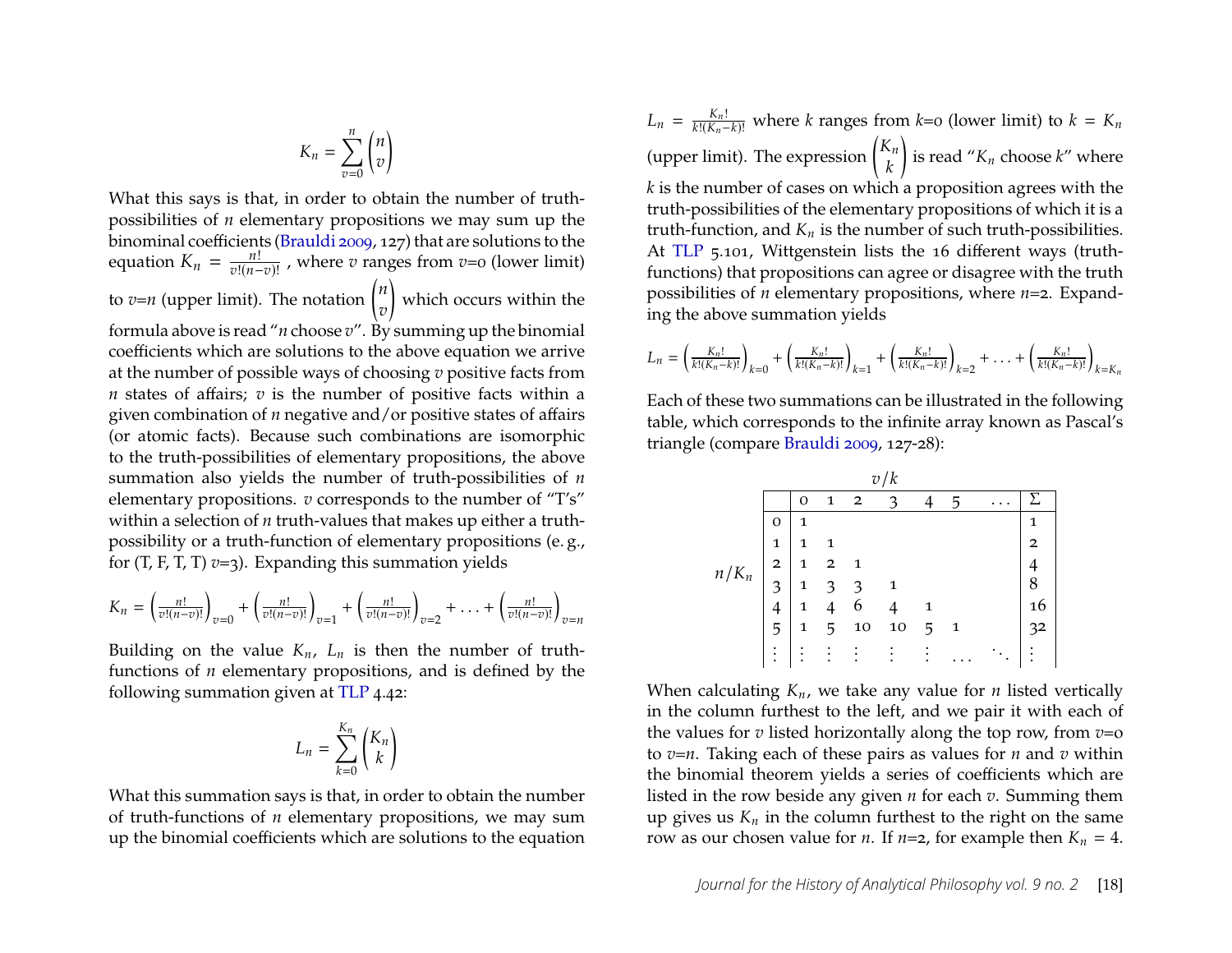When calculating  $L_n$ , in turn, we take a value of those listed vertically in the column furthest to the left as a value for  $K_n$ , and pair it up with each of the values listed along the top row for *k*, from  $k=0$  to  $k = K_n$ . Applying the binomial theorem to each pair we produce a series of coefficients listed alongside  $K_n$  with one for each  $k$ . Summing these coefficients yields  $L_n$ , which is listed in the column furthest to the right along the same row as our chosen value for  $K_n$ . For example, if  $K_n = 4$  then  $L_n = 16$ . Note that  $\Sigma$  always yields a power of 2. This means that while 5 is a possible value for *n* it is not a possible value for  $K_n$ .

In any case, if Wittgenstein's point is just to help us calculate how many rows we need on our truth-table, and how many truth-functions we can generate out of a selection of elementary propositions, then why not just say that the number of truthpossibilities can be found *via* the formula 2*<sup>n</sup>* , and that the number of truth-functions of those elementary propositions may be found *via* the formula 2*<sup>m</sup>* where *m* = 2*<sup>n</sup>* (compare [Schroeder 2006,](#page-28-7) 63–65, [Black 1964,](#page-26-8) 215)? Over and above helping us to make these determinations, by framing these calculations of summations of binomial coefficients, Wittgenstein means to draw attention to the possibility of using the binomial theorem to calculate the cardinalities of selections of digital sequences or combinations. He thereby means, in part, to draw attention to the fact that the operation specified in his  $\Sigma$  notation is structurally analagous to the diagonal procedure that [Cantor](#page-26-9) [\(1891\)](#page-26-9) uses to prove the existence of transfinite cardinalities, and may thus be used to calculate them. Cantor's procedure [\(1891,](#page-26-9) 920–21) works by encoding sequences of linear coordinates  $a_{\mu,\nu}$  (e.g.,  $a_{1,1}$ ,  $a_{1,2}$ ,  $a_{1,\nu}$ ,

. . . ) using one of two characters *m* or *w*. Within this digital code, there will be one infinite sequence containing all  $m$ 's (i.e.,  $E^I =$  $(m, m, m, m, \dots)$ ), another containing all w's (i.e.,  $E^{\text{II}} = (w, w, \dots)$  $w, w, \ldots$  )), and the remainder will consist of some mixture of  $m$ 's and  $w$ 's (e.g.,  $E^{\text{III}} = (m, w, m, w, \dots)$ ). As noted by [Ferreirós](#page-27-17) [\(2007,](#page-27-17) 287–88), this procedure encodes the set of all subsets of coordinates within the linear continuum, since each infinite se-

quence of *m*'s, *w*'s, or a mixture of each, encodes a sub-set of such coordinates. Arbitrarily, we can think of *m* as indicating that the corresponding coordinate does occur in the sequence, and *w* as indicating that the corresponding coordinate does not occur. The infinite sequence  $E^{\rm I}$  then encodes the set of all coordinates,  $E^{\rm II}$ encodes the empty set*,* and  $E^{\text{III}}$  encodes a sub-set which contains every other coordinate but not those in between. Cantor's diagonal argument then shows that the cardinality of the set of all subsets of coordinates is larger than the set of coordinates itself. In this and in other cases, the power set of a set, which consists of all of a set's subsets, has a larger cardinality than the set itself. More specifically, if the cardinality of the set is *n*, then the cardinality of its power set will be  $2^n$ . If *n* is a transfinite number, then the cardinality of the power set is going to be a transfinite number which is larger than *n*, and more specifically equal to 2*<sup>n</sup>* .

Obviously, nothing hinges on whether we use the characters "*m*" and "w" for our digital code, "o" and "1", or "T" and "F". By using the  $\Sigma$  notation to calculate the cardinalities of selections of sequences of T's and F's, Wittgenstein means to highlight the fact that there are more subselections of any such sequence than there are members of the sequence. More specifically, there are 2*<sup>n</sup>* more subselections of any such sequence than there are members of the sequence. Thus, for *n* states of affairs there will be 2*<sup>n</sup>* ways that such states of affairs can consist of positive and/or negative facts. These correspond to the number of truth-possibilities of *n* elementary propositions, since each elementary proposition can either be T, or F. If there are  $2^n (= K^n)$  truth-possibilities of elementary propositions, then there will be  $2^{2^n} (=\stackrel{\_}{L}^n)$  ways that a proposition can agree or disagree with those truth-possibilities, and thus  $2^{2^n}$  truth-functions of those elementary propositions. If *n* is a transfinite number, then  $K_n$  will be a transfinite number which is larger than  $n$  by a power of  $\mathsf{z}^n$ , and  $L_n$  will be a transfinite number which is larger by a power of  $2^{2^n}$ .

In his 1913 "Notes on Logic", Wittgenstein deploys a notation in which "a" and "b" are used in place of "T" and "F", and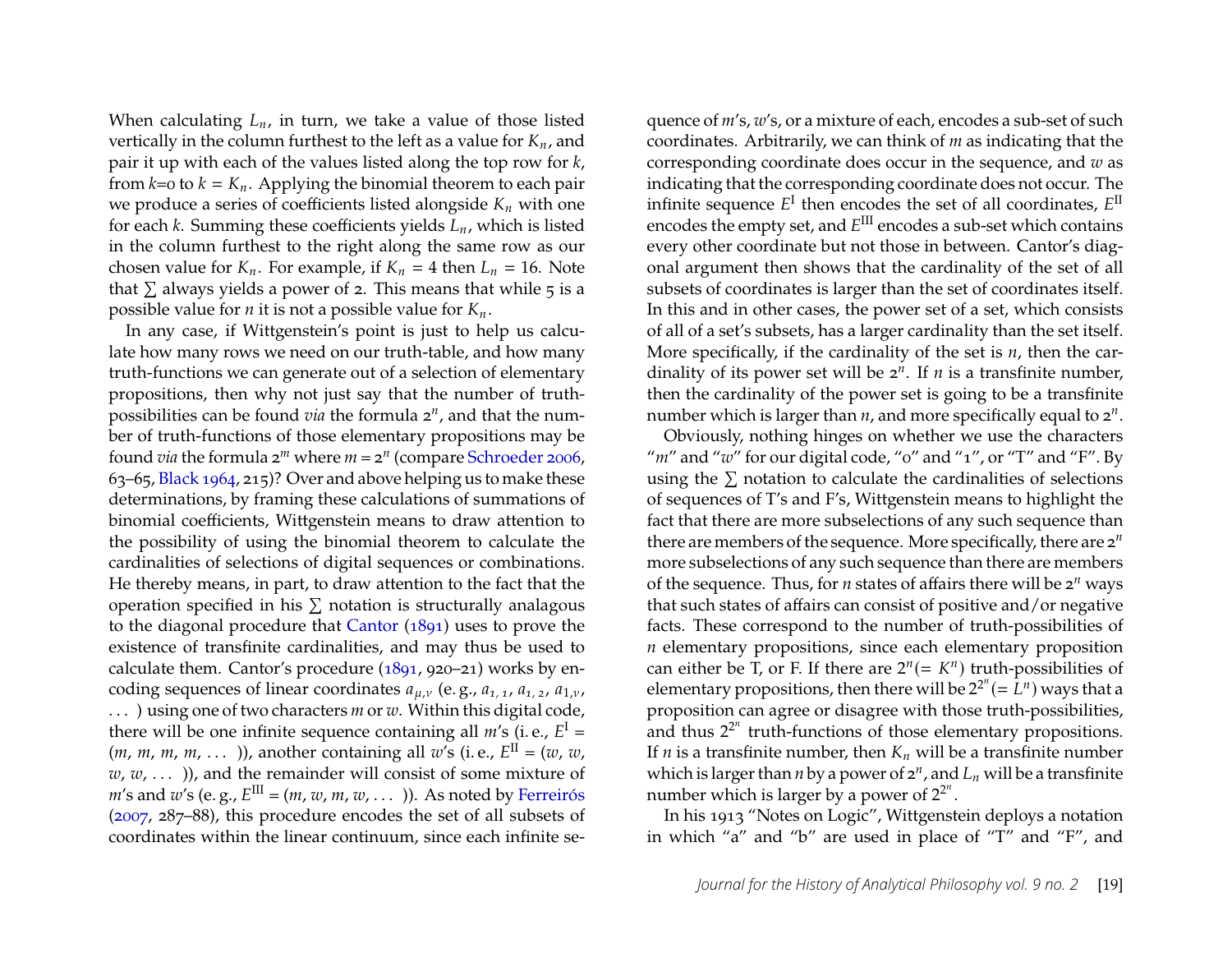building on this notation will help us to draw out the way in which binomial expansions encode the information contained in Tractarian truth-tables. The binomial expansion for  $(a + b)^n$ encodes the truth-possibilities for *n* elementary propositions, while the binomial expansion for  $(a + b)^{K_n}$  encodes the truthfunctions of *n* elementary propositions. If *n*=2, for example, we calculate the binomial expansion for  $(a + b)^2$  to reveal the truthpossibilities for 2 elementary propositions, while we calculate the binomial expansion for  $(a + b)^4$  to reveal the truth-functions of 2 elementary propositions. The binomial expansion for (a + b)<sup>2</sup> is  $(a^2 + 2ab + b^2)$ , in which the first term  $a^2$  corresponds to the one truth-possibility on which both elementary propositions are true, while the second term corresponds to the 2 truth-possibilities on which one elementary proposition is true and the other is false, while the third term corresponds to the one case on which both elementary propositions are false. The binomial expansion for  $(a + b)^4$  is  $(a^4 + 4a^3b + 6a^2b^2 + 4ab^3 + b^4b^2)$ b 4 ), in which the first term corresponds to the one truth-function of two elementary propositions on which all truth-arguments agree with its four truth-possibilities, the second term corresponds to the four cases on which three truth-arguments agree with its truth-possibilities and one does not, the third term corresponds to the six cases on which two truth-arguments agree and two do not agree, the fourth term corresponds to the four cases one which one truth-argument agrees and three do not, and finally, the fifth term corresponds to the one case on which all four truth-arguments disagree with the truth-possibilities of the elementary propositions. Binomial expansions will work in this way to encode the truth-possibilities and truth-functions of *n* elementary propositions for any, arbitrarily large *n*. Summing the coefficients of these binomial expansions will always yield the number of truth-possibilities  $(K_n)$  or truth-functions  $(L_n)$  for *n* elementary propositions. In accordance with Pascal's triangle these numbers will always be powers of 2*<sup>n</sup>* .

One reason why Wittgenstein might have been led to "muddle up" the idea of a sum with that of the limit of a sum is that

regardless of how long they are, binomial expansions always end with a final term, whose coefficient is 1. Though Pascal's triangle is an infinite array, it is also an array which is limited by the number "1" on each end of every row. Thinking in terms of truth-tables, each "1" at the end of a row on Pascal's triangle corresponds either to the case of tautology or contradiction. No matter how large *n* is, there is always only going to be one case on which all *n* are true, and only one case on which all *n* are false. (Analogously, in Cantor's digital code there will only be one case in which all coordinates are contained in the set (*m*, *m*, *m*, *m*, . . . ) and only one case in which no coordinates are contained in the set  $(w, w, w, w, \dots)$ ). This may go some way to explaining why Wittgenstein characterizes logical space as an "infinite whole" at [TLP](#page-28-0) 4.463, but describes the world as a "limited whole" at [TLP](#page-28-0) 6.45.

The main point, for our present purposes, is simply that  $n, K_n$ , and  $L_n$  stand to one another in iteratively defined, one-to-many relations. If you have two elementary propositions (*n*), then you have four possible ordered pairs of truth-possibilities  $(K_n)$ , and sixteen possible truth-functions  $(L_n)$ . Moreover, if *n* is an infinite totality, then  $K_n$ , and  $L_n$  must each have cardinalities that are transfinite. The transfinite cardinality of  $K_n$  will be arrived at by applying a power operation to *n*, and the (even larger) transfinite cardinality of  $L_n$  will be arrived at by applying the same power operation to  $K_n$ . More specifically,  $K_n$  will be equal to  $2^n$ , and  $L_n$ will be equal to  $2^{K_n}$ .

#### <span id="page-20-0"></span>**5. Transfinite Number and the General Form of a Number**

In Section [2,](#page-3-0) we saw that Wittgenstein sought to generate all truth-functions of elementary propositions *via* successive applications of the general form of a truth-function. The general form of a truth-function, as we saw, was also identified as the general form of a proposition at [TLP](#page-28-0) 6. Just a few remarks later at [TLP](#page-28-0)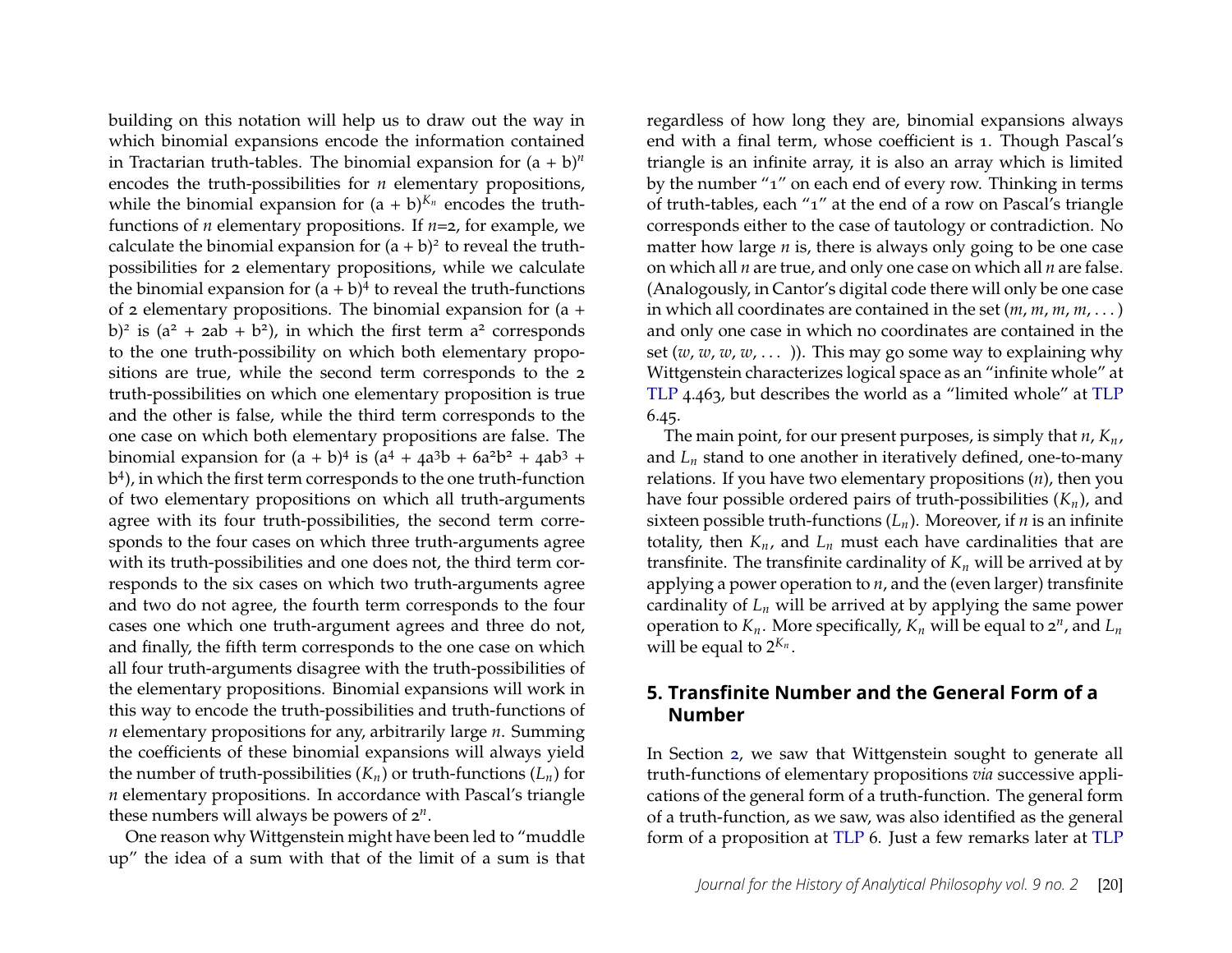6.02, Wittgenstein goes on to highlight an inner connection or internal relation between the general form of a truth-function and the general form of a number. According to Wittgenstein's analysis, the natural numbers are to be defined as exponents of an operation that shares the same, basic, iterative structure as N. Just as N generates all truth-functions of elementary propositions, by taking elementary propositions as bases and yielding N-expressed truth-functions as results of successive applications of N, Wittgenstein's  $\omega$  operation, defined at 6.02, takes 0 as a base and yields the progression of all natural numbers as exponents, or iterations of that operation.[10](#page-21-0)

Notably, however, Wittgenstein insists at [TLP](#page-28-0) 6.022 that "the concept of number is simply what is common to all numbers, the general form of number". At 6.03, moreover, he singles out the general form of integers, or whole numbers, as an *instance* of the general form of number. This is significant for us, since it suggests that Wittgenstein's characterization of whole numbers as exponents of an operation may be extensible to other sorts of numbers, such as transfinite numbers. Since we saw above that Wittgenstein's N-operator, and truth-table notations implied that infinite, and transfinite cardinalities belong to totalities such as those of elementary propositions, truth-possibilities, and truthfunctions, such an extension would both support, and cohere with Wittgenstein's overall logical and semantic program.

Following von Neumann, for instance, we might define the first transfinite number, the limit ordinal  $\omega$ , not as a *member* of the natural number series (say the last member), but instead *as the series* of natural numbers in its totality, the series generated by applying the  $\Omega$  operation first to 0 and then in turn to its successors *ad infinitum* (see [Ferreirós 2007,](#page-27-17) 371–74, [Steinhart 2009,](#page-28-5) 151–52, 163). In Section [2](#page-3-0) we saw that within the Tractarian system, these two distinct conceptions of  $\omega$  are conflated, and that Wittgenstein later identified this as a "most important mistake". Yet granting Wittgenstein's mistaken, and ambiguous conception of  $\omega$  for the sake of exposition, there is no reason it could not be subject to an approach analogous to that developed by von Neumann. Like 0 in the case of the natural number series,  $\omega$ may then serve as the base for an operation which, applied iteratively, generates the series of transfinite numbers known as the Beth numbers (see [Steinhart 2009,](#page-28-5) 175–76). In this case, the relevant operation will not simply be a successor operation but will be a power operation. Much as the number of truth-possibilities and truth-functions were given as exponents of an operation on a number of elementary propositions *n*, successive Beth numbers  $\Box_1$  –  $\Box_\omega$  may be obtained by iteratively applying a Cantorian power operation.

In the case of finite numbers, we saw that by raising 2 to the power of *n*, where *n* is the number of elementary propositions, we obtained the number of truth-possibilities of those elementary propositions, and that by raising 2 to the power of *m*, where  $m = 2^n$ , we obtained the number of truth-functions of those elementary propositions. Similarly, by raising 2 to the power of  $\Box$ <sub>0</sub>, (which will be the cardinal number of  $\omega$ , the first transfinite ordinal) we obtain the transfinite number  $\mathbb{I}_1$ . While in the case of truth-tables, our base was 2 because there were 2 truth-values, in this case our base is 2 because, with regards to any member of the series of natural numbers which we have defined  $\omega$  as, we must decide "yes" or "no" with regards to whether to select it in any particular sub-selection of the natural numbers, when defining  $\mathbb{I}_1$  as the number of all such subselections [\(Steinhart](#page-28-5) [2009,](#page-28-5) 169).

As we saw above in Section [4,](#page-14-0) [Cantor](#page-26-9) [\(1891\)](#page-26-9) devised a digital code in which subsets of linear coordinates were encoded by a sequence of *m*'s and *w's*, which we can likewise think of as a series of yes/no choices. This method could also be applied to encode subsets of the natural numbers as infinitely, but countably long digital sequences. The operation specified in Wittgenstein's  $\Sigma$ 

<span id="page-21-0"></span><sup>10</sup>For a much more detailed exposition of this construction, see [Frascolla](#page-27-18) [\(1994,](#page-27-18) esp. 1–22), [Frascolla](#page-27-1) [\(1997\)](#page-27-1).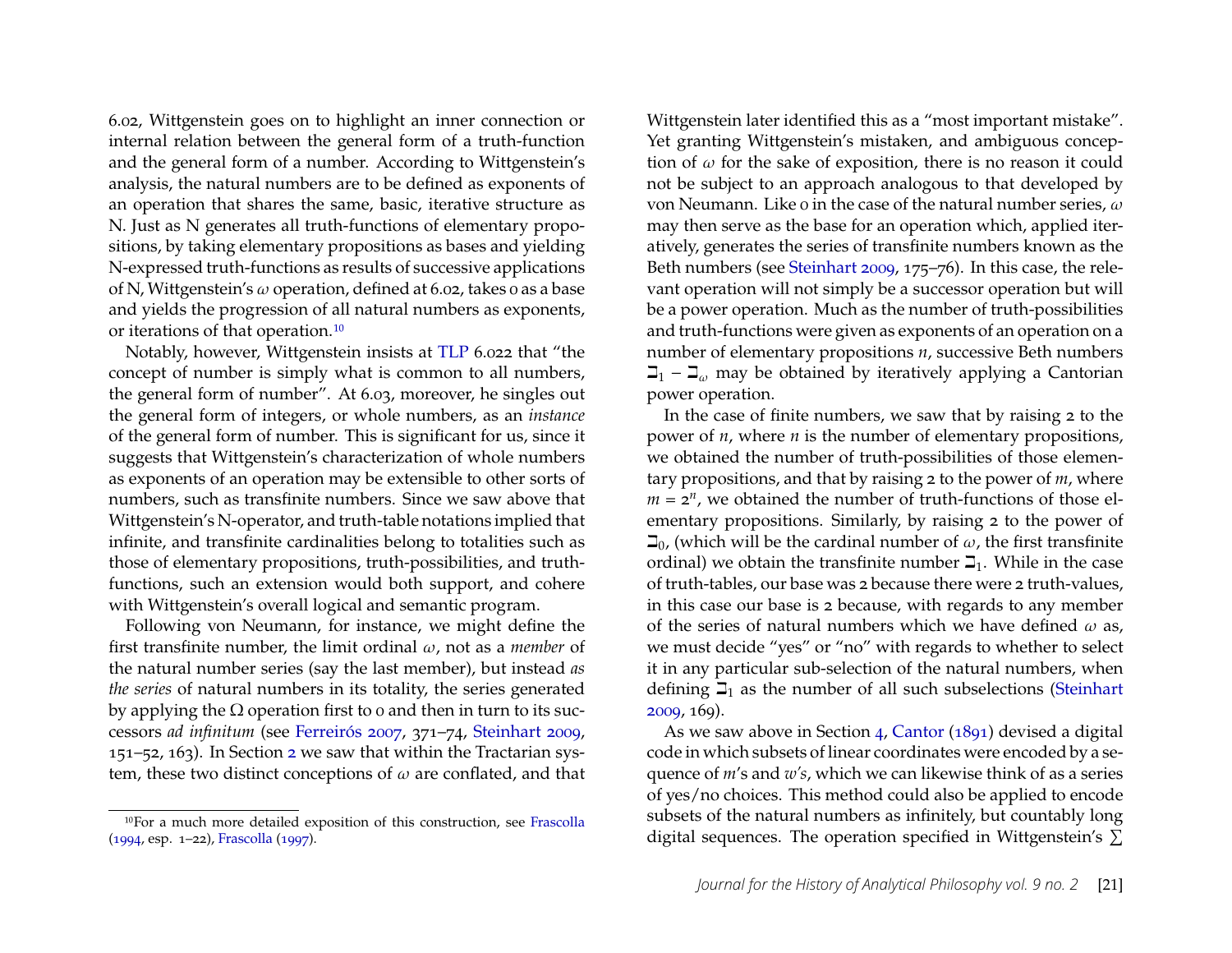notation was designed, as we saw, to count the number of selections of digital sequences of a given power or size. For instance, as the number of truth-functions of 2 elementary propositions,  $\Sigma$  tells us that there are 16 digital sequences of 4 entries each. Each of these sequences could easily be construed of as encoding a subset of a set of natural numbers. For instance, if we start with the set  $\{1, 2, 3, 4\}$ , then  $(F, F, F, F)$  encodes the empty set  $\emptyset$ , while  $(T, F, T, T)$  encodes the subset  $\{1, 3, 4\}$ , and  $(T, T, T, F)$  encodes the subset {1, 2, 3}. This same procedure could then be extended to the infinite sequence of natural numbers, subselections of which would be encoded by infinite digital sequences.

The operation specified in Wittgenstein's  $\Sigma$  notation would thus involve something akin to, but subtly, and importantly distinct from a "quasi-combinatorial" conception [\(Bernays 1935,](#page-26-10) 259–60, [Ferreirós 2011\)](#page-27-19) of such numeric, and digitial sequences. While the quasi-combinatorial view conceives of such infinite sequences, or subsets of natural numbers as objects which exist independently of our attempts to encode them, Wittgenstein views the *possibility* of generating, and constructing such sequences, or selections of either natural numbers or digitial code as *subsisting* independently of our actual generation, or construction of them *via* series of iterative operations. Such possibilities are given along with the logical structure of the world, and subsist regardless of whether we exploit these possibilities to do mathematics, or not. Witggenstein is thus a Platonist not about numbers, but about *possibilities*. We saw this to an extent already in Section [3](#page-9-0) where it was argued that Wittgenstein adheres to a fixed domain of objects that are "modally real" in the sense that they *subsist* in all possible worlds, and thereby make possible the existence therein, of any atomic facts composed of them. Anticipating [Benacerraf](#page-26-11) [\(1965\)](#page-26-11), Wittgenstein was apt to characterize numbers not as objects, but as iterations, or exponents of operations which embody abstract structures of a certain nature. In the case of the natural numbers, for example, Wittgenstein means successive application of his  $\Omega$  operation to embody the

abstract structure known as a "progression". Wittgenstein's construction of the natural numbers thus involves neither ur elements, nor sets, but only an operation with abstract, structural features which mirror the abstract structure of logical space.

At [TLP](#page-28-0) 6.03, Wittgenstein provides a symbol meant to capture the general form of a progression and thus the general form of an integer (or natural number), specifically  $[0, \xi, \xi + 1]$ . Building on this notation, and on that which gives the general form of a proposition, the general form of transfinite number could be symbolized as  $[ \overline \omega, \overline \xi, \, \Sigma'(\overline \xi) ]$ . Like N' $(\overline \xi), \, \Sigma'(\overline \xi)$  would be an instance of the general form of an operation  $\Omega'(\overline{\eta})$ , in which the metavariable  $(\overline{\eta})$  stands for a selection, or choice operation performed on some type of arguments  $\eta$ , whether they be numbers or elementary propositions ( $\omega$  stands for the infinity totality of natural numbers while *p* stands for the infinite totality of elementary propositions). In the symbol for the general form of a transfinite number given above,  $\overline{\omega}$ , again, represents all digitally encoded subselections of natural numbers,  $\overline{\xi}$  represents any arbitrary sub-selection of bases or results of  $\Sigma(\overline{\xi})$ , and  $\Sigma$  represents an operation which calculates numbers of subselections of digital sequences which themselves encode subselections of natural numbers. Through successive applications of this procedure,  $\Sigma$ could be used to calculate the number of subselections of natural numbers, yielding  $\mathbb{I}_1(= 2^{\omega})$ , then calculate the number of subselections of the original subselections, yielding  $\beth_2(= 2^{2^{\omega}})$ , and so on.

The cardinality of the selection of all such subselections of natural numbers,  $\Box$  will thus be greater than that of  $\omega$  by a factor of  $2^{\mathbb{J}_0}$ . By raising 2 to the power of  $\mathbb{J}_1$  we may then obtain  $\mathbb{J}_2$ and so on.  $\mathbb{Z}_2$  will be the cardinality of the number of possible subselections, within the selection of all subselections of the natural numbers that we used to construct  $\mathbb{I}_1$ . This new selection will be greater than the cardinality of the previous selection by a factor of  $2^{\mathsf{Z}_1}$ . By iteratively applying a power operation based on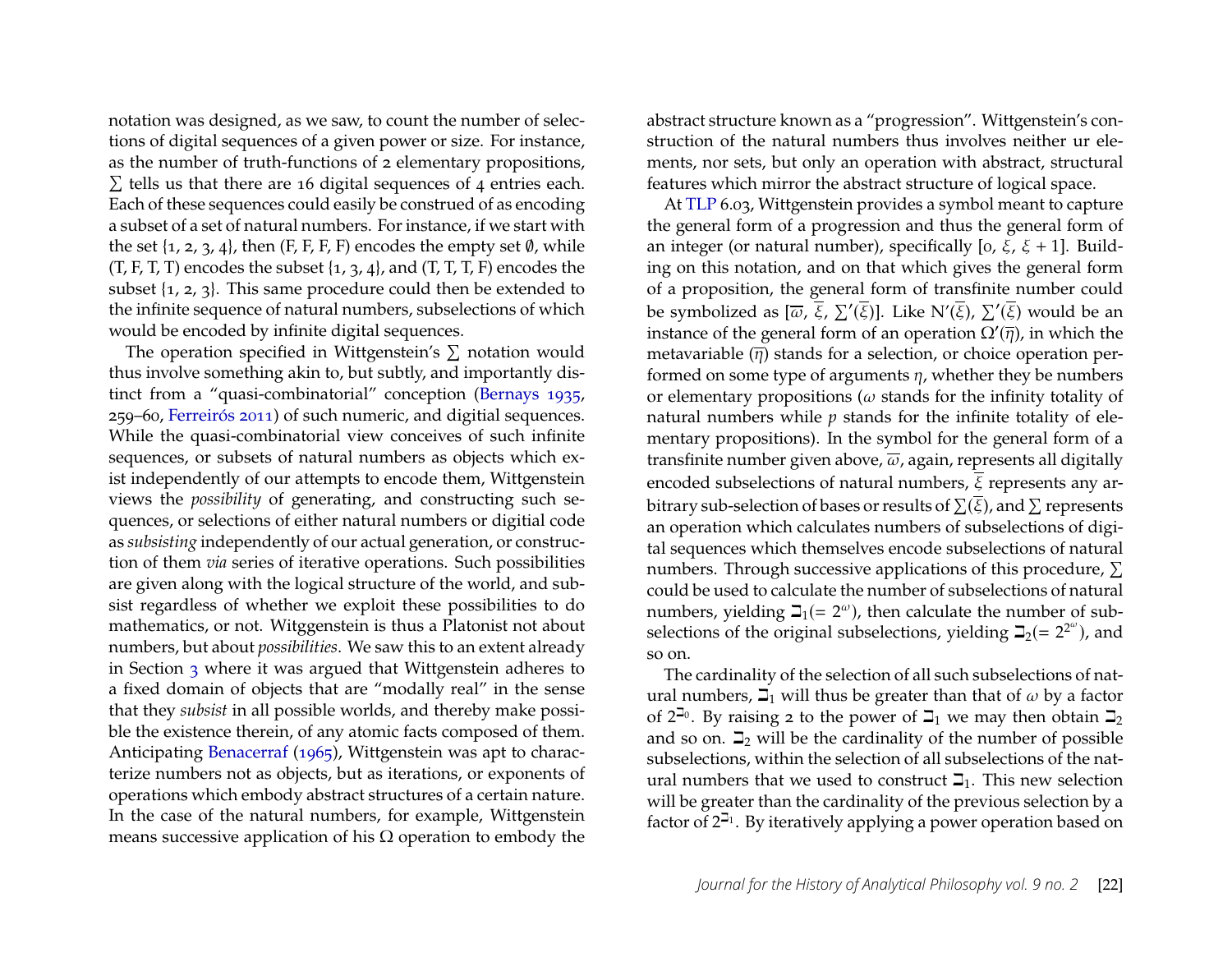this procedure of diagonalization, which takes 2 as a base and a transfinite number as an exponent, we may obtain the infinite series of transfinite, Beth numbers [\(Steinhart 2009,](#page-28-5) 176). This construction will be structurally analogous to the one we followed when we obtained the number of truth-functions of elementary propositions, by applying an iterative operation which takes 2 as its base, and a (finite or infinite) number first of elementary propositions, and then of truth-possibilities, as an exponent. It will also cohere nicely with Wittgenstein's characterization of number as "the exponent of an operation" [\(TLP](#page-28-0) 6.021).

The reason to explicate the Beth series as opposed to the Aleph series, is that it nicely correlates with the structure, and results of the power operation  $\Sigma(\overline{\xi})$ , which can be constructed out of Wittgenstein's  $\Sigma$  and  $\overline{\xi}$  operations. Notably, however, even though every Beth number is also an Aleph number, whether the Beth numbers are identical to the Aleph numbers, and just how we should go about correlating the Aleph series with the Beth series, are each outstanding philosophical and mathematical problems and controversies, associated with the so-called "continuum problem".[11](#page-23-0) While it is well beyond the scope of this paper to fully explicate the problem, and to adjudicate the scholarly controversy surrounding it, it may be worthwhile to explain briefly what it is, and consider what it might imply about Wittgenstein's logical system. The "continuum problem" is simply the question of whether there is a transfinite number of intermediate size, or cardinality, between the cardinality of the natural numbers and that of the real numbers. (It is called the "continuum" problem because the real numbers are equivalent in size to the number of points on a continuous line.) In other words, just as we can ask whether the even numbers are equivalent in size to the natural numbers, we can ask of any infinite subset of the reals, whether it is equivalent in size to the total-

<span id="page-23-0"></span>11For a more detailed exposition of the continuum problem, see [Steinhart](#page-28-5) [\(2009,](#page-28-5) 178) and [Koellner](#page-27-20) [\(2016\)](#page-27-20).

ity of reals. If there is an infinite subset of the reals which is not equivalent in size to the reals, this would suggest the existence of a transfinite number intermediate in cardinality between the naturals and the reals. Cantor's continuum hypothesis just says that there is no such intermediate number. In other words,  $2^{\aleph_0} = \aleph_1$ . If the continuum hypothesis is true, then  $\aleph_1$  is thus equivalent to  $\mathbb{Z}_1$  ( $\mathbb{N}_1 = \mathbb{Z}_1$ ). In its generalized form, the continuum hypothesis says that all Alephs share this same basic feature, and thus that the Aleph series is equivalent to the Beth series. Raising 2 to the power of any Aleph, according to the generalized continuum hypothesis, will always yield the next largest Aleph, just as was the case in our explication of the Beth series, above.

The construction of a transfinite number line in terms of the Beth series provided in the previous paragraph, is thus certainly consistent with the truth of Cantor's continuum hypothesis, though it seems irresponsible to represent Wittgenstein as taking any definitive stand on whether the continuum hypothesis is true. Possibly, like Hilbert he simply accepted it as a "plausible theorem. . . which no one has succeeded in proving" [\(1900,](#page-27-21) 1103). Had Wittgenstein undertaken a more robust treatment of transfinite number in the *Tractatus*, perhaps we would have a better sense of where he stood on this matter at the time. But unfortunately, and as noted above in Section [1](#page-1-1) and by Russell in his introduction to [TLP,](#page-28-0) he did not. It might help matters if we knew more about Russell's own views on the continuum problem, but that is a topic worthy of careful study in its own right, and which is beyond the scope of this already lengthy paper. Likewise, Wittgenstein's views on continuity and real numbers are themselves a topic worthy of careful, critical and expository research in their own right and, unfortunately, also beyond the scope of this already rather lengthy discussion.<sup>[12](#page-23-1)</sup> If the continuum hypothesis turns out to be false, then we have still provided

<span id="page-23-1"></span><sup>12</sup>See [Rodych](#page-27-22) [\(2018\)](#page-27-22) for further discussion of this rich, historically complex, and fascinating topic.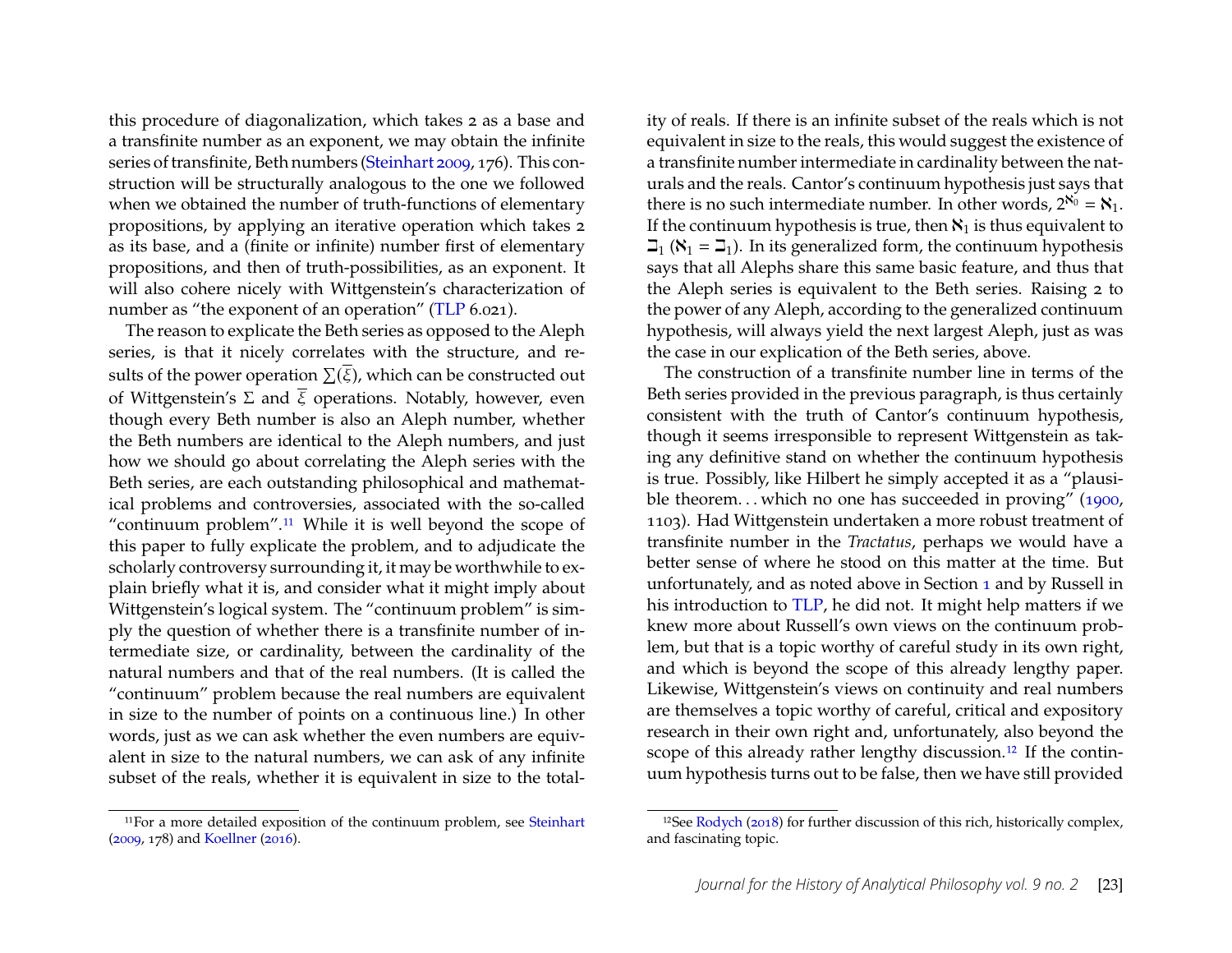a way of constructing a transfinite number line that plausibly extends Wittgenstein's theory of number, and of operations, to the transfinite case. It will be recalled that the goal of the paper was not to show that Wittgenstein had solved the continuum problem, but that his system implicates transfinite cardinalities and contains ingredients which could plausibly be deployed to construct them.

Within his development of the Tractarian logical system, admittedly, Wittgenstein never explicitly identifies or explicates the Cantorian power operation which I have employed above to construct a transfinite number line. Indeed, it is possible to construe this as the very "lacuna" which Russell says it is not impossible for Wittgenstein to fill. Yet, Wittgenstein does identify at least two distinct operations which, as we have seen, could plausibly be deployed to implement such an operation, one of which is associated with his  $\overline{\xi}$  notation, and the other of which is associated with his  $\sum$  notation. The former *generates* selections of elementary propositions, while the latter *calculates* the number of truth-possibilities and truth-functions of such elementary propositions. The first of these operations generates all unordered subselections of elementary propositions, which may be presented to the N-operator in the construction of all meaningful propositions. In this respect, the  $\overline{\xi}$  operation bears obvious affinities to a Cantorian power operation which generates the power set of a set, by collecting together all subsets of the set into a set.

Notice that, there are obviously significantly many more possible selections of elementary propositions for presentation to the N operator, than those which can be determined by any of the methods identified at [TLP](#page-28-0) 5.501 (that is, either by 1) direct enumeration, or *via* 2) a propositional function, or 3) a formal law). For example, N could easily operate upon a random selection of elementary propositions whose corresponding propositional functions differ in structure and arity from one another, to gen-

erate a truth-function of those elementary propositions. Such a random selection might even be infinite in length, and could be characterized as an "arbitrary subselection" of elementary propositions analagous to an "arbitrary subset" of natural numbers of the sort presupposed by the quasi-combinatorial conception of a set embraced implicitly by Cantor, Dedekind, and others [\(Ferreirós 2011\)](#page-27-19). Such subsets are "arbitrary" in the sense that they exist whether or not they are definable. Analogously, subselections of elementary propositions can be "arbitrary" in the sense that they lie within the range of  $\overline{\xi}$  whether they share any defining feature or not.  $\xi$  is a propositional variable which takes selections of elementary propositions as its arguments, but over and above that,  $\overline{\xi}$  could be construed as representing an operation which generates all subselections of the elementary propositions within the domain of  $\xi$ , whether those subselections share any defining feature or not. This fact partly explains why Wittgenstein insists at [TLP](#page-28-0) 5.501, that how we go about determining or describing such subselections of elementary propositions is an "inessential" matter. His  $\overline{\xi}$  operation ensures, in advance, that all possible selections of elementary propositions, whether definable or not, are available for the construction of any conceivable truth-function. The expressive completeness of N is thus supposed to be stipulated already within the  $N(\overline{\xi})$  symbol contained within Wittgenstein's broader symbol for the general form of a proposition, or truth-function. [\(TLP](#page-28-0) 6). In other words,  $\overline{\xi}$  is part of the operation specified by N( $\overline{\xi}$ ). In fact, Wittgenstein never actually mentions an "N" operation in the *Tractatus*, but does identify an  $N'(\overline{\xi})$  operation at [TLP](#page-28-0) 6.001.

The expressive completeness of  $N(\overline{\xi})$  therefore has little to do with the technical feasibility of the illustrative methods identified at [TLP](#page-28-0) 5.501, of selecting elementary propositions for presentation to N. These are merely specific instances of what is accomplished in general by the  $\overline{\xi}$  operation, that are identified by Wittgenstein because they are of assistance, psychologically,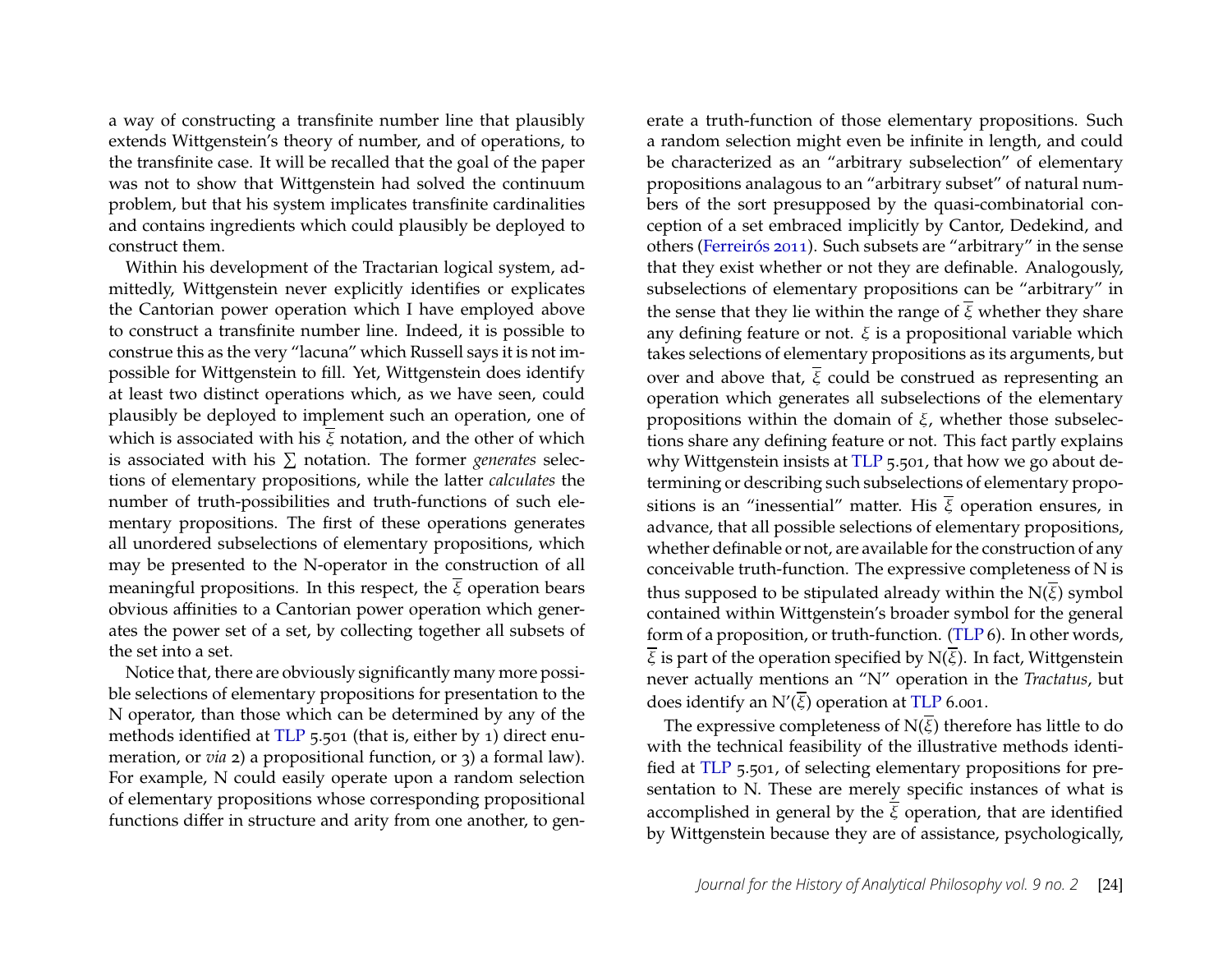in that they help the reader understand how to translate from N-expressions into Russellian notation.

As we have seen, moreover, the second of the two operations specified by Wittgenstein, associated with his  $\Sigma$  notation (given at [TLP](#page-28-0) 4.27 and 4.42), calculates the number of truth-possibilities and truth-functions of *n* elementary propositions by summing the binomial coefficients which correspond to ways that digital characters, such as "T's" and "F's", can be combined in sequences of a given length. What Cantor's diagonal argument shows, and what Wittgenstein's  $\Sigma$  notation is designed to recover, is that there are always more subselections of such sequences than members of the sequence. Specifically, there will always be more by a power of  $2^n$ , where  $n$  is the number of members in the sequence. As we have seen, this same operation could obviously be used to count digital sequences which encode selections, or subsets of the natural numbers. The number of such subsets of natural numbers would be greater than that of the natural numbers by a power of 2*<sup>n</sup>* .

Once the general idea of how to integrate these two operations within an iterative, Cantorian power operation is in place, it becomes clear that Frascolla was right to characterize Ramsey as "misdirected" when the latter claimed that Wittgenstein's view of mathematics was "ridiculously narrow". Wittgenstein's philosophy of mathematics is thus not "narrow" so much as it is underdeveloped, relative to the ideal of an exhaustive, formal exposition. It is clear, however, that Wittgenstein did not aspire to provide such an exposition within the *Tractatus*. Again, the *Tractatus* is not a textbook so much as a treatise on logical philosophy, which aims to provide a general framework which it invites others to develop and flesh out, in some cases formally.

We cast Wittgenstein's operations as selection-theoretic as opposed to set-theoretic, simply because that is how Wittgenstein wants to frame the internal relations both between elementary propositions and truth-functions, as well as between numbers and their successors. Hence at [TLP](#page-28-0) 6.031 Wittgenstein insists that set theory is "completely superfluous". He is emboldened to make this assertion, in part, because he thinks he can generate all truth-functions and all numbers iteratively, *via* distinct, but structurally analogous operations, each instances of the general form of an operation, and without reference to sets. Instead of an "axiom of the power set" [\(Ferreirós 2007,](#page-27-17) 322), Wittgenstein can appeal to a power operation which counts "power selections" of the natural numbers, the cardinalities of which are equivalent to transfinite, Beth numbers. The relative cardinalities of these Beth numbers are themselves, in turn, defined by an iterative power operation.

An added motivation Wittgenstein has to avoid appeal to sets is to be found in his *Grundgedanke*, or "fundamental thought" [\(TLP](#page-28-0) 4.032), according to which logical and mathematical propositions are purely formal and thus do not refer to, or represent relations between logical or mathematical objects (such as sets). Both logic and mathematics are, on this view, pure formal calculi and thus lack substantive content. Logical and mathematical propositions are true in virtue of their structure alone, and this explains their *a prioricity* as well as necessity.

#### **6. Conclusion**

In this paper I have endeavored to explore and address Russell's concern, that Wittgenstein's theory of number stands in need of further technical development specifically with respect to the case of transfinite number. Regarding this "lacuna" in Wittgenstein's system identified by Russell, I set out in pursuit of two distinct, but interrelated goals. The first was to show that Wittgenstein's philosophy of language and logic contains an implicit commitment to transfinite cardinalities, while the second was to sketch the general lines upon which one might extend Wittgenstein's theory of number to the transfinite case, given ingredients already present within his system. In Section [2,](#page-3-0) we probed Wittgenstein's extensional construal of language, delved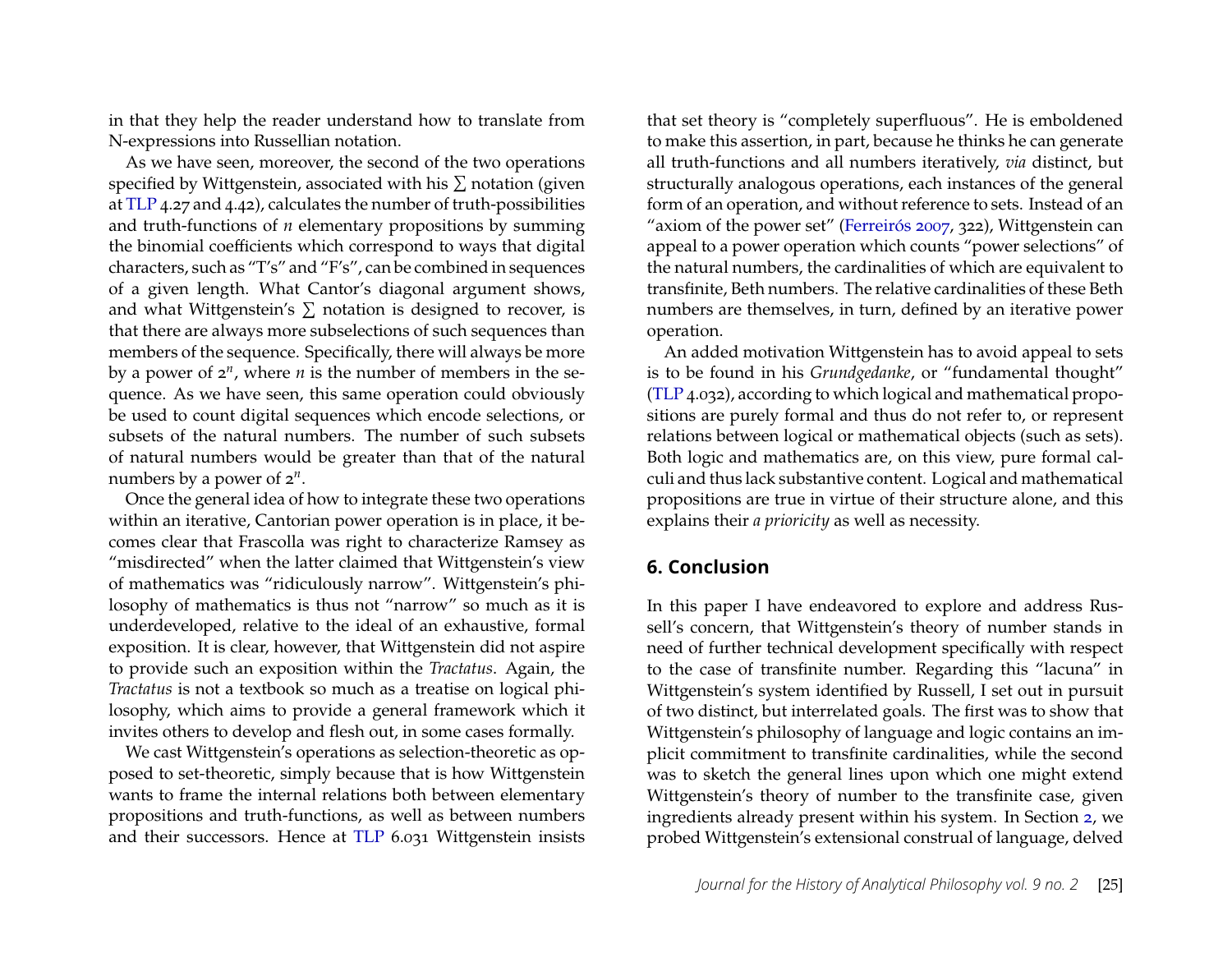into the mechanics of Wittgenstein's N-operator, and explored how language was supposed to be built up truth-functionally by successive applications of N. In Section [3,](#page-9-0) we then reflected on the size of the Tractarian domain of quantification and defended the claim that it should be construed as infinite. In Section [4,](#page-14-0) we then saw that Wittgenstein's conception of logic as embodied within internal relations of truth-preservation between atomic and molecular propositions displayed in truth-tables, involved an implied commitment to transfinite, ordinal numbers of increasing cardinality. In Section [5,](#page-20-0) we then observed the existence of an inner connection, or internal relation between the general form of a truth-function embodied in successive applications of Wittgenstein's N operator, and the general form of a number as embodied in successive iterations of Wittgenstein's  $\Omega$  operator. We saw that this number line could then be extended into the realm of the transfinite by specifying a Cantorian power operation  $\Sigma(\overline{\xi})$ , that takes digitally encoded subselections of the natural numbers as its base  $(\overline{\omega})$ , and yields as its results, in succession, a series of ordinal numbers of higher, transfinite cardinalities  $(\beth_1 - \beth_{\omega})$ .

#### **James Connelly**

Trent University jamesconnelly@trentu.ca

#### **References**

- <span id="page-26-8"></span>Black, Max, 1964. *A Companion to Wittgenstein's Tractatus*. Cambridge, UK: Cambridge University Press.
- <span id="page-26-6"></span>Bergmann, Merrie, James Moor and Jack Nelson, 2014. *The Logic Book*, Sixth Edition. New York, NY: McGraw-Hill.
- <span id="page-26-3"></span>Bizarro, Sara, 2010. "A Hertzian Interpretation of Wittgenstein's Tractatus." *Eidos* 13: 150–65.
- <span id="page-26-12"></span>Benacerraf, Paul and Hilary Putnam, eds., 1983. *In Philosophy of Mathematics: Selected Readings*, Second Edition. Cambridge, UK: Cambridge University Press.
- <span id="page-26-11"></span>Benacerraf, Paul, 1965. "What Numbers Could not Be." In [Be](#page-26-12)[nacerraf and Putnam](#page-26-12) [\(1983\)](#page-26-12), pp. 272–94.
- <span id="page-26-10"></span>Bernays, Paul, 1935. "On Platonism in Mathematics." In [Benac](#page-26-12)[erraf and Putnam](#page-26-12) [\(1983\)](#page-26-12), pp. 258–71.
- <span id="page-26-2"></span>Bostock, David, 2012. *Russell's Logical Atomism*. Oxford, UK: Oxford University Press.
- <span id="page-26-7"></span>Brauldi, Richard A, 2009. *Introductory Combinatorics*, Fifth Edition. Upper Saddle River, NJ: Prentice-Hall.
- <span id="page-26-1"></span>Burgess, John. P, 2008. "Cats, Dogs, and so on." In *Oxford Studies in Metaphysics*, edited by Dean Zimmerman, pp. 4–56. Oxford, UK: Oxford University Press.
- <span id="page-26-13"></span>William Ewald, 1996. *From Kant to Hilbert: A Source Book in the Foundations of Mathematics, Volume 2*. Oxford, UK: Clarendon Press.
- <span id="page-26-9"></span>Cantor, Georg, 1891. "On an Elementary Question in the Theory of Manifolds." In [William Ewald](#page-26-13) [\(1996\)](#page-26-13), pp. 920–22.
- <span id="page-26-5"></span>, 1895/1995. *Contributions to the Founding of the Theory of Transfinite Numbers*, edited by tr. P. E. B. Jourdain. New York, NY: Dover.
- <span id="page-26-4"></span>Connelly, James, 2015. *Wittgenstein and Early Analytic Semantics: Toward a Phenomenology of Truth*. Lanham, MD: Lexington Books.
- <span id="page-26-0"></span>(2017. "On Operator N and Wittgenstein's Logical Philosophy." *Journal for the History of Analytic Philosophy* 5(4): 1–26.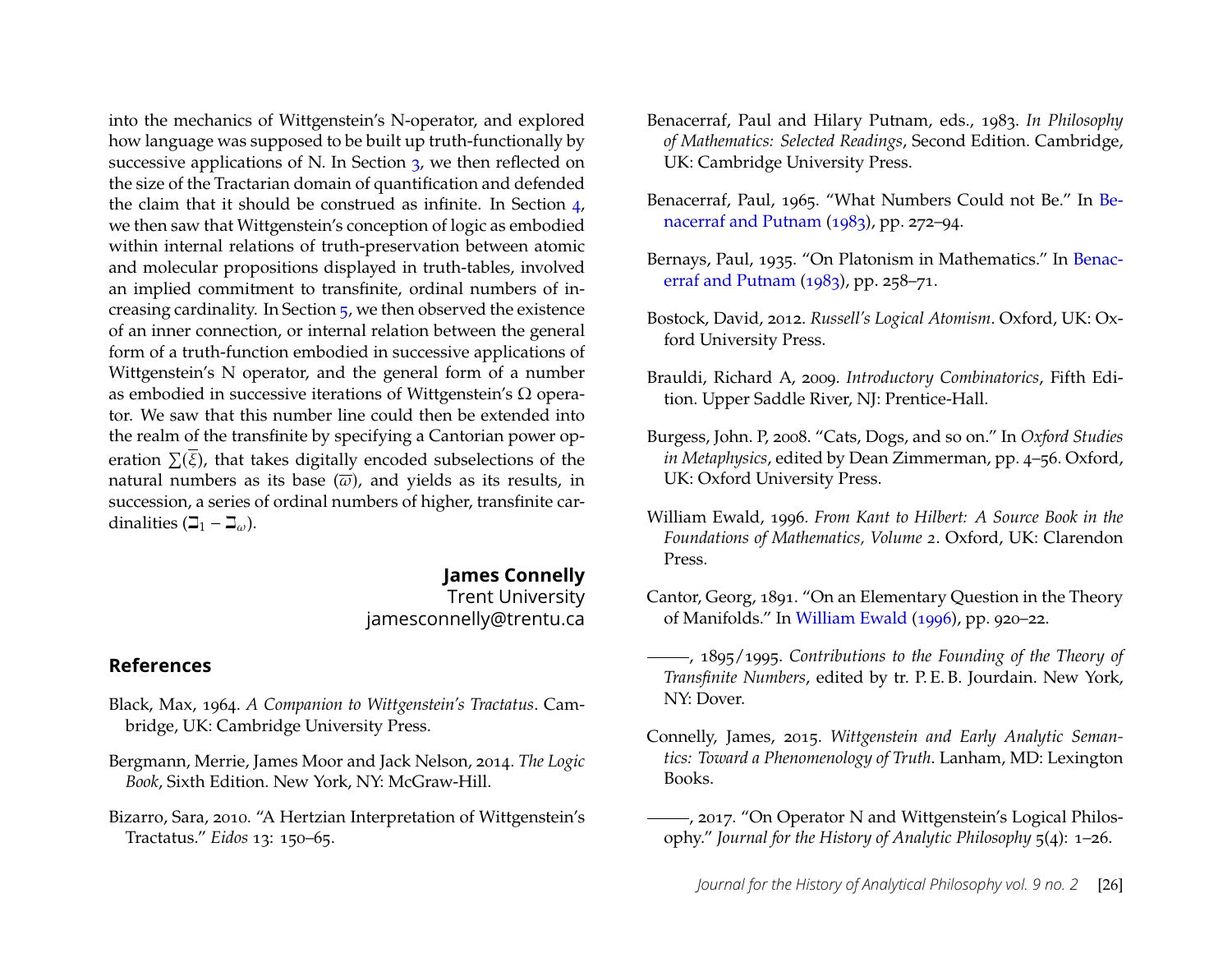- <span id="page-27-15"></span>Church, Alonzo, 1936. "A Note on the Entscheidungsproblem." *Journal of Symbolic Logic* 1: 40–41.
- <span id="page-27-16"></span>Dunham, Douglas, 2010. M. C. Escher's Use of the Poincaré Models of Hyperbolic Geometry., [http://www.math-art.eu/](http://www.math-art.eu/Documents/pdfs/Dunham.pdf) [Documents/pdfs/Dunham.pdf](http://www.math-art.eu/Documents/pdfs/Dunham.pdf), accessed August 2, 2020.
- <span id="page-27-14"></span>Eisenthal, Joshua, 2018. Models and Multiplicities: Logical Pictures in Hertz and Wittgenstein. Doctoral Dissertation, University of Pittsburgh.
- <span id="page-27-17"></span>Ferreirós, José, 2007. *Labyrinth of Thought: A History of Set Theory and Its Role in Modern Mathematics*, Second Revised Edition. Berlin: Birkhäuser Verlag.
- <span id="page-27-19"></span>, 2011. "On Arbitrary Sets And ZFC." *The Bulletin of Symbolic Logic* 17(3): 361–93.
- <span id="page-27-5"></span>Fogelin, R. J., 1982. "Wittgenstein's Operator N." *Analysis* 42: 124– 27.
- <span id="page-27-6"></span>, 1987. *Wittgenstein*, Second Edition. London, UK: Routledge and Kegan Paul.
- <span id="page-27-18"></span>Frascolla, Pasquale, 1994. *Wittgenstein's Philosophy of Mathematics*. New York, NY: Routledge.
- <span id="page-27-1"></span>, 1997. "The Tractatus System of Arithmetic." *Synthese* 112: 353–78.
- <span id="page-27-2"></span>(2017. "Wittgenstein's Early Philosophy of Mathematics." In *A Companion to Wittgenstein: Blackwell Companions to Philosophy*, edited by Hans-Johann Glock and John Hyman, pp. 305– 18. Malden, MA: Wiley-Blackwell.
- <span id="page-27-8"></span>Geach, P. T., 1981. "Wittgenstein's Operator N." *Analysis* 41: 168– 70.

<span id="page-27-9"></span>, 1982. "More on Wittgenstein's Operator N." *Analysis* 42: 127–28.

- <span id="page-27-21"></span>Hilbert, David, 1900. "From Mathematical Problems." In[William](#page-26-13) [Ewald](#page-26-13) [\(1996\)](#page-26-13), pp. 1096–105.
- <span id="page-27-12"></span>King, John and Desmond Lee, 1980. *Wittgenstein's Lectures, Cambridge 1930-32*. Oxford, UK: Blackwell.
- <span id="page-27-20"></span>Koellner, Peter, 2016. The Continuum Hypothesis. The Stanford Encyclopedia of Philosophy, [https://plato.stanford.edu/](https://plato.stanford.edu/archives/win2016/entries/continuum-hypothesis/) [archives/win2016/entries/continuum-hypothesis/](https://plato.stanford.edu/archives/win2016/entries/continuum-hypothesis/).
- <span id="page-27-7"></span>Landini, Gregory, 2007. *Wittgenstein's Apprenticeship with Russell*. Cambridge, UK: Cambridge University Press. Check this.
- <span id="page-27-4"></span>Li, Jing, 2018. "The Hidden Set-Theoretical Paradox of the Tractatus." *Philosophia* 46: 159–64.
- <span id="page-27-10"></span>McGray, James W., 2006. "The Power and the Limit of Wittgenstein's N Operator." *History and Philosophy of Logic* 27: 143–69.
- <span id="page-27-13"></span>Ramsey, Frank, 1923. "Review: Tractatus Logico-Philosophicus." *Mind* 32(128): 465-78
- <span id="page-27-3"></span>, 1931. *The Foundations of Mathematics and other Logical Essays*. London, UK: Routledge and Keegan Paul.
- <span id="page-27-0"></span>Rodych, Victor, 2000. "Wittgenstein's Critique of Set Theory." *Southern Journal of Philosophy* 38(2): 281–319.
- <span id="page-27-22"></span>, 2018. Wittgenstein's Philosophy of Mathematics. The Stanford Encyclopedia of Philosophy, [https:](https://plato.stanford.edu/archives/spr2018/entries/wittgenstein-mathematics/) [//plato.stanford.edu/archives/spr2018/entries/](https://plato.stanford.edu/archives/spr2018/entries/wittgenstein-mathematics/) [wittgenstein-mathematics/](https://plato.stanford.edu/archives/spr2018/entries/wittgenstein-mathematics/).
- <span id="page-27-11"></span>Rogers, Brian and Kai F. Wehmeier, 2012. "Tractarian First-Order Logic: Identity and the N-Operator." *The Review of Symbolic Logic* 5(4): 538–73.